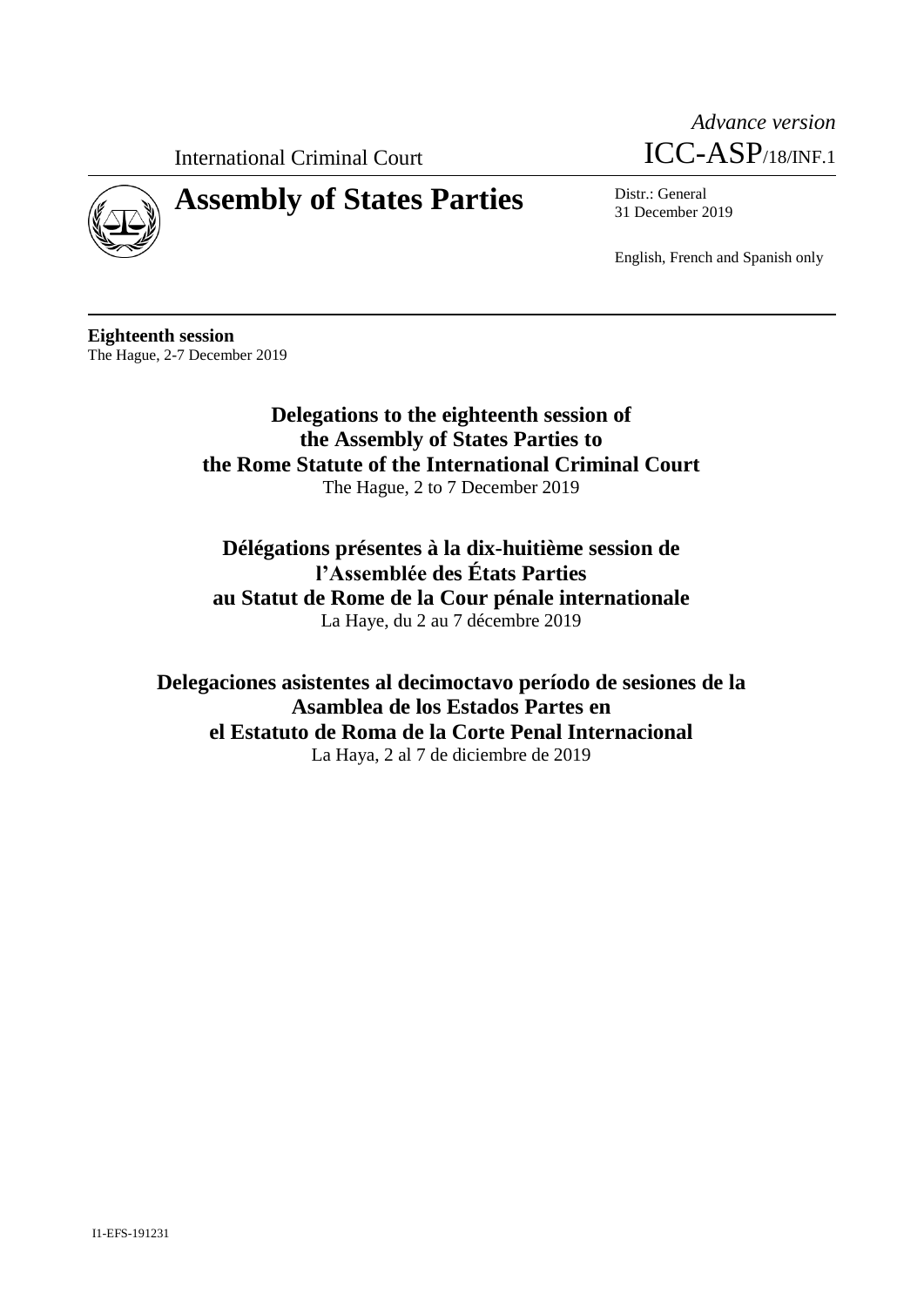# *Content / Table des matières / Índice*

|      | Page                                                                                                                                           |
|------|------------------------------------------------------------------------------------------------------------------------------------------------|
| I.   | States Parties to the Rome Statute of the International Criminal Court /<br>États Parties au Statut de Rome de la Cour pénale internationale / |
| II.  | <b>Observer States</b> /<br>Etats observateurs /<br>32                                                                                         |
| III. | States invited to be present during the work of the Assembly /<br>Les États invités à se faire représenter aux travaux de l'Assemblée /        |
| IV.  | Entities, intergovernmental organizations and other entities /<br>Entités, organisations intergouvernementales et autres entités /             |
| V.   | Non-governmental organizations /<br>Organisations non gouvernementales /                                                                       |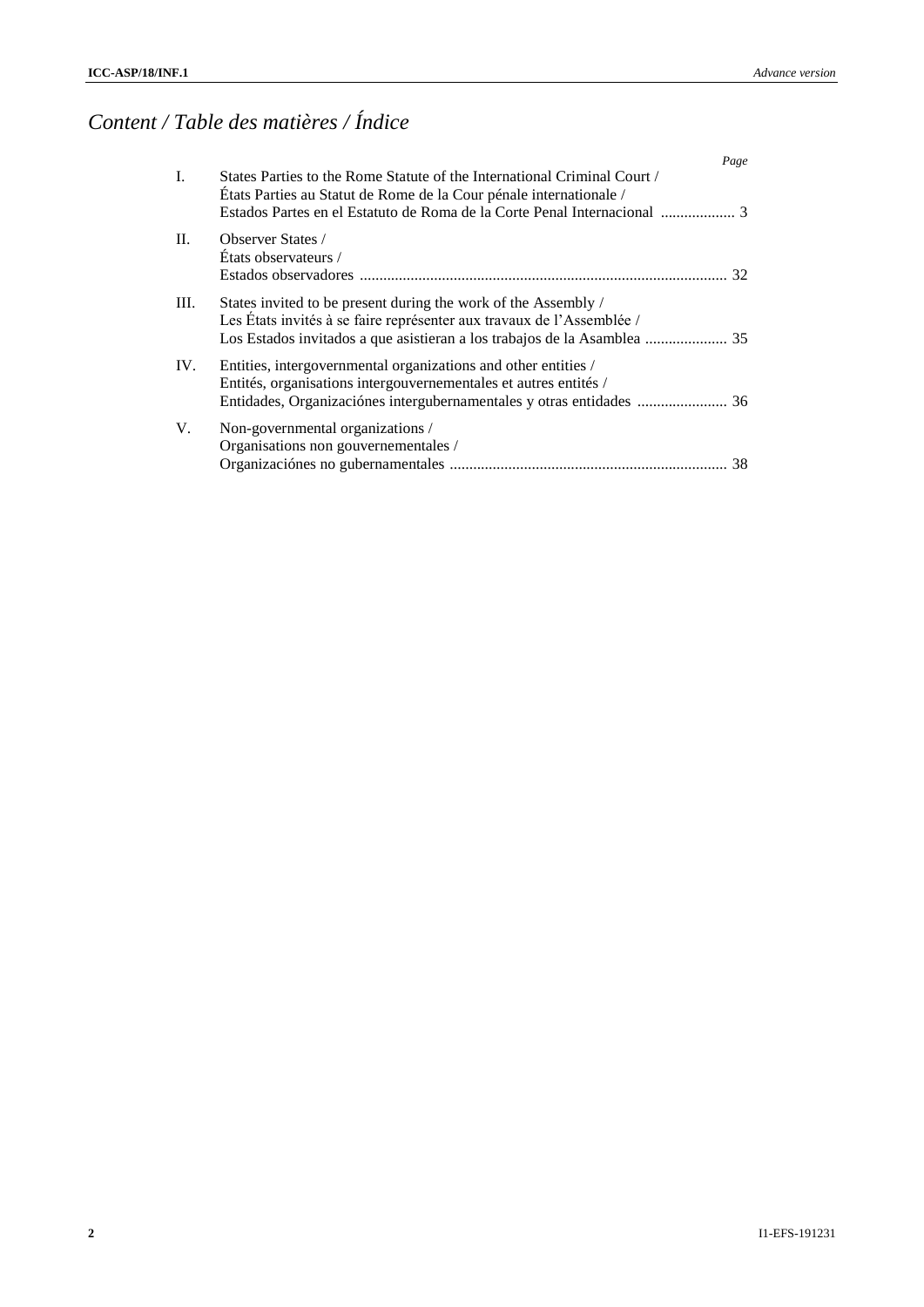# **I. States Parties to the Rome Statute of the International Criminal Court / États Parties au Statut de Rome de la Cour pénale internationale / Estados Partes en el Estatuto de Roma de la Corte Penal Internacional**

# **AFGHANISTAN**

Representative H.E. Mr. Homayoon Azizi *Ambassador, Embassy, The Hague*

Alternate Mr. Said Mohammad Alemi *Counsellor, Embassy, The Hague*

Adviser Mr. Mohammad Rahim Azimi *First Secretary, Embassy, The Hague*

# **ALBANIA**

**Representative** H.E. Ms. Adia Sakiqi *Ambassador, Embassy, The Hague*

Alternate Ms. Kejsi Ziu *Second Secretary, Embassy, The Hague*

# **ANDORRA**

Représentant S.E. Mme Esther Rabasa Grau *Ambassadeur, Ambassade, La Haye*

Suppléant Mme Maira López Lavado *Première Secrétaire, Ambassade, La Haye*

Mme Margot Aleix Mata *Troisième Secrétaire, Ambassade, La Haye*

# **ARGENTINA**

Representante Sr. D. Ramiro Alfonso Hidalgo *Ministro, Embajada, La Haya*

**Suplente** Sra. Érica Silvina Lucero *Consejera, Embajada, La Haya*

Sra. Yanina Alejandra Berra Rocca *Secretario, Embajada, La Haya*

# **AUSTRALIA**

**Representative** 

H.E. Mr. Matthew Neuhaus *Ambassador, Embassy, The Hague*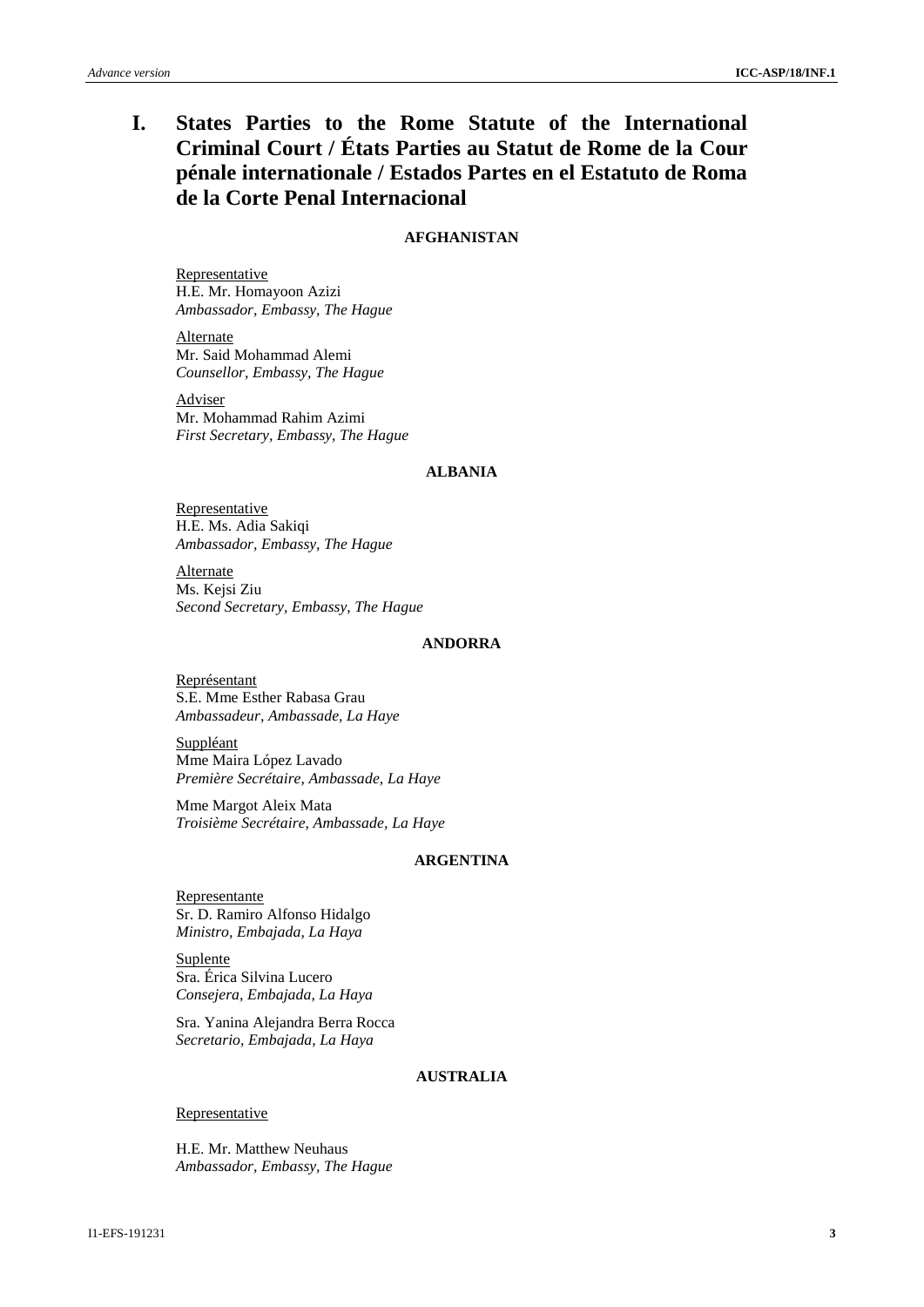**Alternate** Mr. Ben Malcolm Milton *Alternate*

Mr. Luke Leslie Davies *Alternate*

Adviser Ms. Kate Louise Margaret Smith *Adviser*

Mr. Cary Daniel Scott-Kemmis *Adviser*

Mr. Jarrod Marc Carrigan Jolly *Legal Adviser, Embassy, The Hague*

Ms. Eva Entenmann *Policy and Research Officer, Embassy, The Hague*

Mr. Douglas Kames Adrian Guilfoyle *Adviser*

#### **AUSTRIA**

**Representative** H.E. Ms. Heidemaria Gürer *Ambassador, Embassy, The Hague*

**Alternate** Ms. Pia Niederdorfer *Legal Officer, Austrian Federal Ministry for Europe, Integration and Foreign Affairs*

Adviser

Mr. Mourad Mahidi *Deputy Head of Mission, Embassy, The Hague*

Ms. Katharina Kofler *Legal Adviser, Embassy, The Hague*

Ms. Laura Katholnig *Legal Adviser, Permanent Mission to the United Nations, New York*

# **BANGLADESH**

Representative H.E. Mr. Sheikh Mohammed Belal *Ambassador, Embassy, The Hague*

Alternate Mr. Kazi Russel Pervez *Counsellor, Embassy, The Hague*

Mr. Khondaker Ehteshamul Kabir *Counsellor, Embassy, The Hague*

Adviser Ms. Nawrid Sharmin *Adviser*

#### **BELGIUM**

Représentant S.E. M. William Roelants De Stappers *Ambassadeur, Représentation permanente auprès des institutions internationales, La Haye*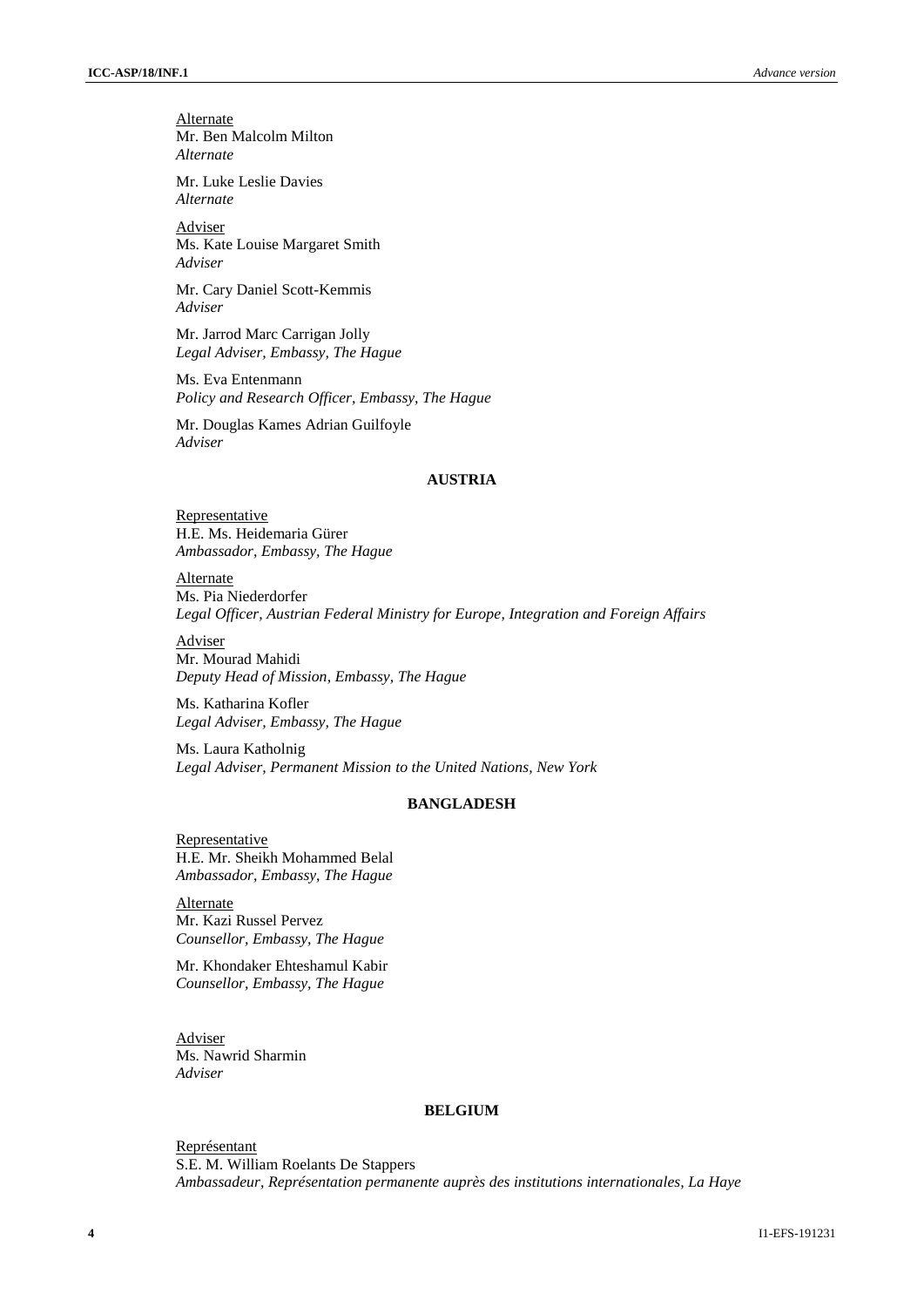**Suppléant** S.E. M. Christian G. Lepage *Ministre plénipotentiaire, Service public fédéral Affaires étrangères*

M. Gérard Dive *Conseillé, Service public fédéral Justice, coordinateur de la Belgian Task Force*

Mme Valérie Delcroix *Attaché, Service public fédéral Affaires étrangères*

M. Bastien Hannart *Attaché, Service public fédéral Justice*

Mme Aster Boeye *Attaché, Représentation permanente auprès des institutions internationales, La Haye*

Conseiller Mme Emma Verhasselt *Stagiaire, Représentation permanente auprès des institutions internationales, La Haye*

#### **BENIN**

Représentant S.E. M. Zacharie Richard Akplogan *Ambassadeur, Représentant permanent auprès de la Cour pénale internationale*

Suppléant Mme Aleyya Gouda Baco *Directrice, Cabinet du Ministre de la Justice et de la Législation*

#### Conseiller

M. Angelo Brice Coovi Dan *Conseiller, Cabinet du Ministre, Ministère des Affaires étrangères et de la Coopération*

M. Ghislain A. Agbozo *Directeur Adjoint, Affaires juridiques, Ministère des Affaires étrangères et de la Coopération*

Mme Katia Kérékou-Laourou *Deuxième Conseiller, Ambassade, Bruxelles* 

# **BOLIVIA (PLURINATIONAL STATE OF)**

Representante S.E. Sra. Pamela Luna Tudela *Ministro Consejero, Embajada, La Haya*

Consejero Sra. Iara Beekman Reis *Consejera, Embajada, La Haya*

#### **BOSNIA AND HERZEGOVINA**

**Representative** H.E. Ms. Mirsada Čolaković *Ambassador, Embassy, The Hague*

Alternate Mr. Aleksandar Dragičević *Minister Counsellor, Embassy, The Hague*

Mr. Michel Alfirević *First Secretary, Embassy, The Hague*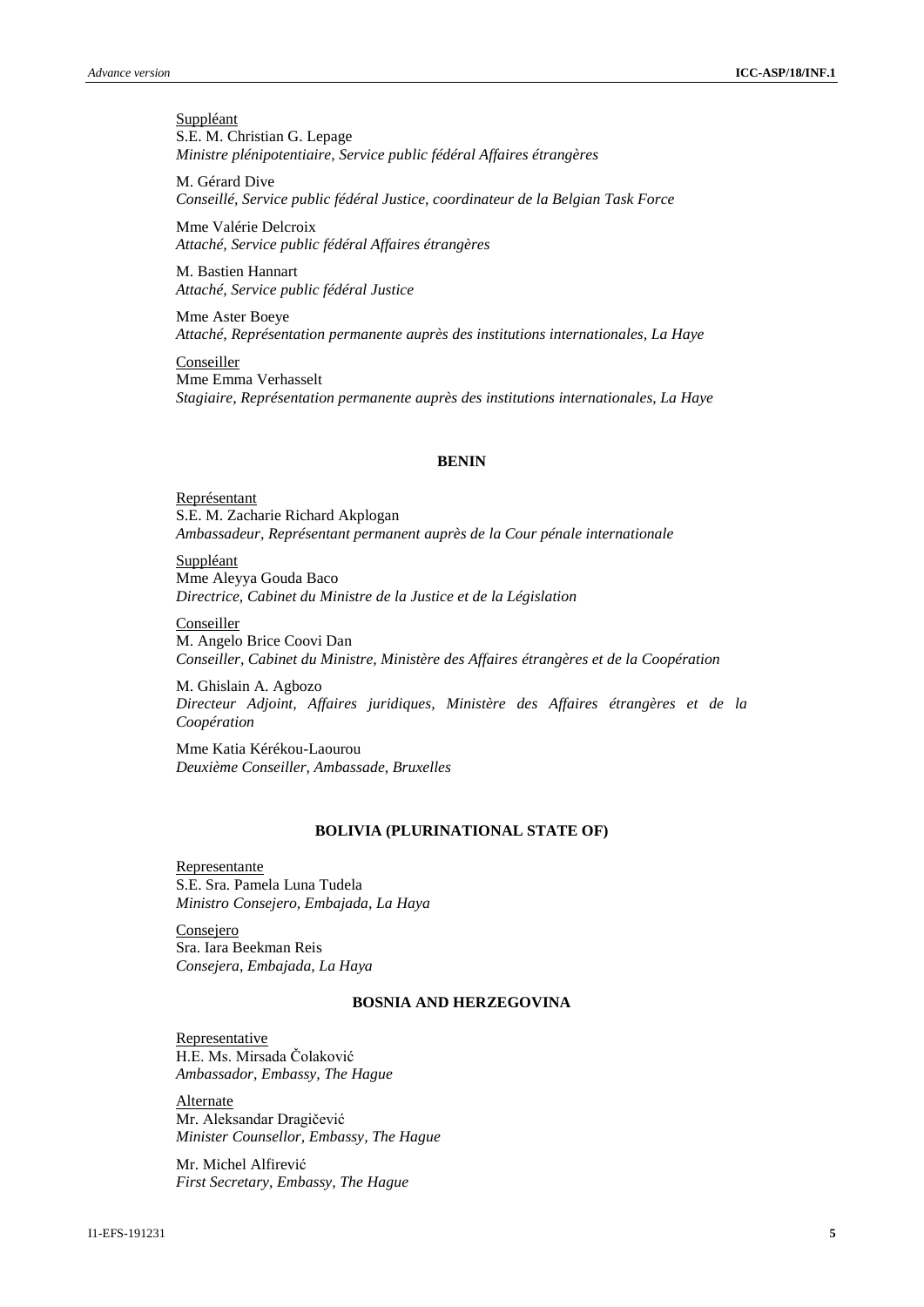#### **BOTSWANA**

**Representative** H.E. Mr. Abraham M. Keetshabe *Attorney General*

**Advisers** Ms. Dimpho Mogami *Secretary, Ministry of Defence, Justice and Security*

Ms. Khursheed Rossenkhan *Assistant Secretary for Legislative Drafting*

Mr. Ishmael Dabutha *Deputy Permanent Representative, Permanent Mission to the United Nations, New York*

Ms. Sefalana Matambo *Counsellor, Mission to the European Union, Brussels*

#### **BRAZIL**

**Representative** H.E. Ms. Regina Maria Cordeiro Dunlop *Ambassador, Embassy, The Hague*

**Alternate** Mr. Pedro Escosteguy Cardoso *Minister Counsellor, Embassy, The Hague*

Adviser Mr. José Carlos Silvestre Fernandes *Second Secretary, Embassy, The Hague*

Mr. Guilherme Ferreira Sorgine *Second Secretary, Embassy, The Hague*

#### **BULGARIA**

Representative H.E. Mr. Rumen Alexandrov *Ambassador, Embassy, The Hague*

**Alternate** Ms. Anna Popova *First Secretary, International Law Department, Ministry of Foreign Affairs*

Ms. Nadia Zhivkova-Vaneva *Second Secretary, Embassy, The Hague*

Adviser Mr. Georgi Minkov *Attaché, International Law Department, Ministry of Foreign Affairs*

Ms. Anatoliya Asenova *Intern, Embassy, The Hague*

Ms. Ekaterina Georgieva *Intern, Embassy, The Hague*

#### **BURKINA FASO**

Représentant S.E. Mme Jacqueline Marie Zaba Nikiema *Ambassadeur, Représentant permanent, Bruxelles*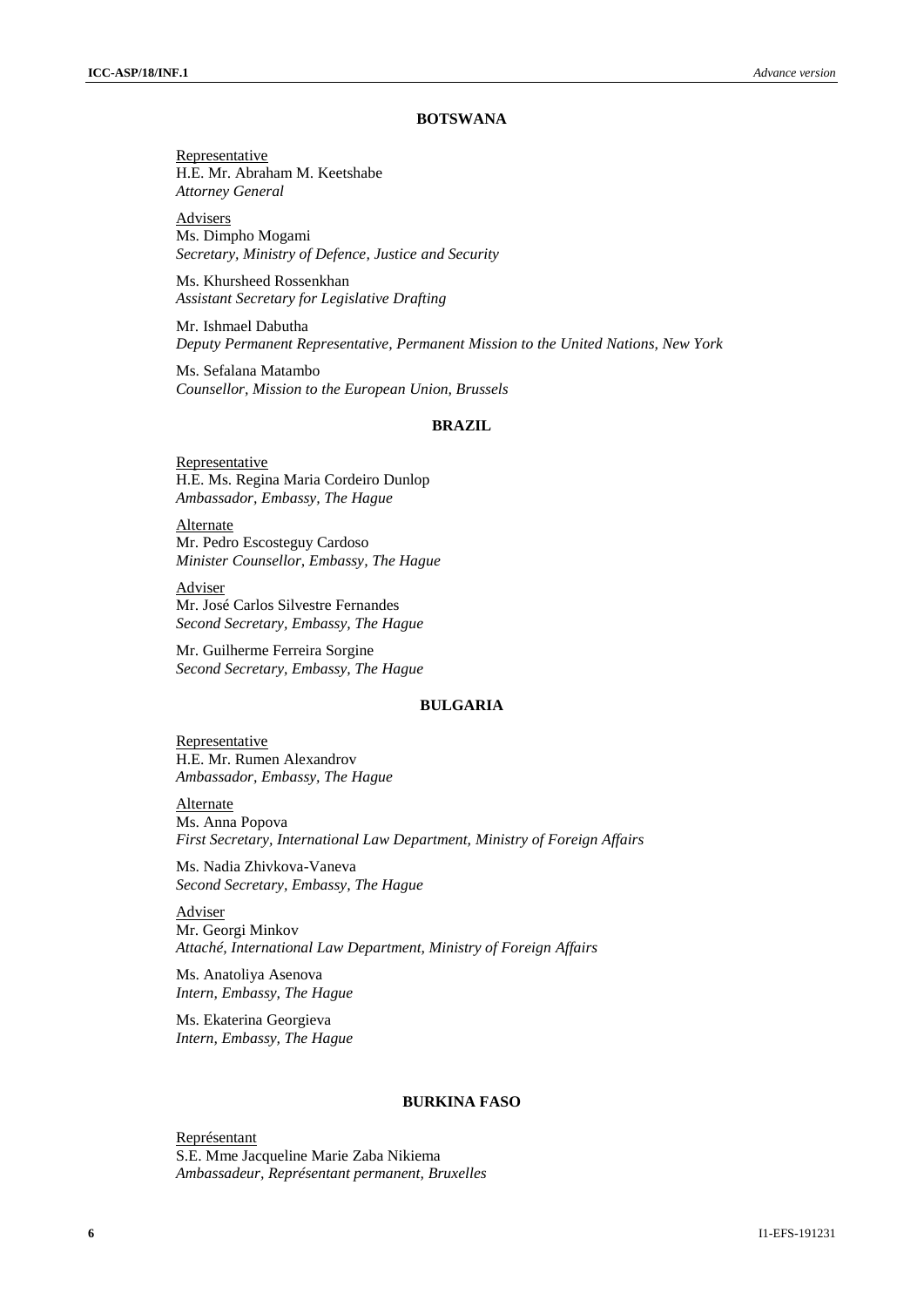**Conseiller** M. Théophile Sawadogo *Secrétariat Général, Minsitère de la Justice*

M. Ousmane Ba *Premier Conseiller, Ambassade, Bruxelles*

## **CAMBODIA**

**Representative** H.E. Mr. Chin Malin *Undersecretary of State, Ministry of Justice*

#### **CANADA**

**Representative** H.E. Mr. Alan Kessel *Assistant Deputy Minister, Legal Affairs, Legal Adviser, Global Affairs*

Alternate H.E. Ms. Lisa Helfand *Ambassador, Embassy, The Hague*

Adviser Ms. Rebecca Jennifer Netley *Director, United Nations, Human Rights and Economic Law Division, Global Affairs*

Ms. Teresa Crockett *Legal Adviser, United Nations*

Ms. Catherine Boucher *Counsellor, Permanent Mission to the United Nations, New York*

Ms. Lorraine Anderson *First Secretary, Permanent Mission to the United Nations, New York*

Mr. Thomas Gagnon *Second Secretary, Embassy, The Hague*

Ms. Yameena Ansari *Intern, Embassy, The Hague*

# **CENTRAL AFRICAN REPUBLIC**

**Representative** H.E. Mr. Flavien Mbata *Minister of Justice and Human Rights, Garde des Sceaux*

# **CHILE**

Representante S.E. Sra. María Teresa Infante Caffi *Embajadora, Embajada, La Haya*

**Suplente** Sra. Mariana Durney *Directora General de Asuntos Jurídicos, Ministerio de Relaciones Exteriores*

**Consejero** Sr. Jaime Moscoso *Minstro Consejero, Embajada, La Haya*

Sr. Javier Gorostegui Obanoz *Primer Secretario, Misión Permanente ante la Organización de las Naciones Unidas, Nueva York*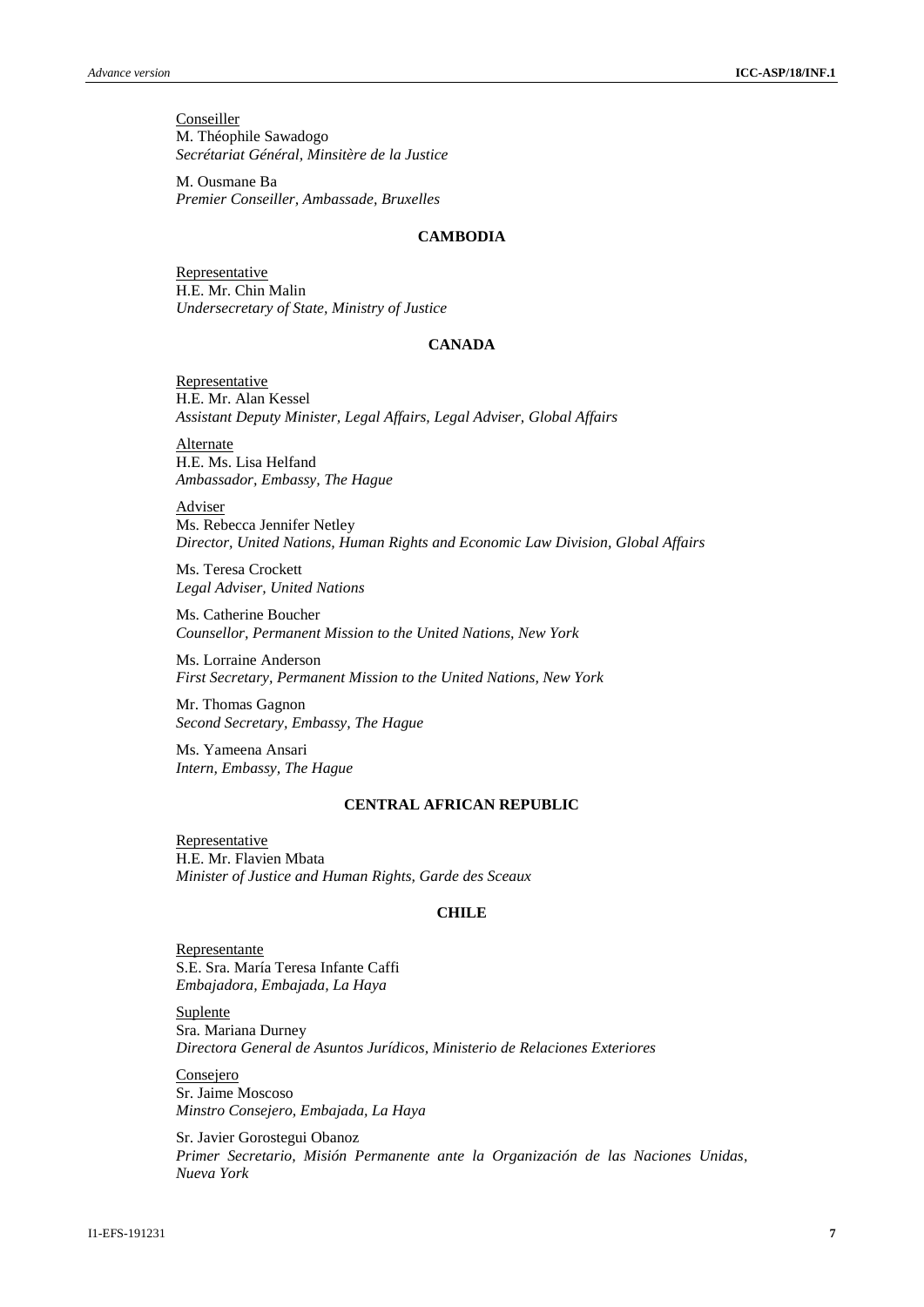Sr. Hassan Zerán Ruiz-Clavijo *Primer Secretario, Embajada, La Haya*

Sra. María Olivia Cook Rojas *Segunda Secretaria, Embajada, La Haya*

Sr. Sebastián Canales *Tercer Secretario, Embajada, La Haya*

Sra.Valentina Monasterio Gálvez *Abogada de la Dirección General de Asuntos Jurídicos, Ministerio de Relaciones Exteriores*

Sr. Ralph Loren Eisendecher *Abogado de la Dirección General de Asuntos Jurídicos, Ministerio de Relaciones Exteriores*

# **COLOMBIA**

Representante S.E. Sr. Álvaro Andrés Motta Navas *Embajador, Embajada, La Haya*

Suplente S.E. Sr. Juan José Páez Pinzón *Ministro Consejero, Embajada, La Haya*

**Consejero** Sra. Laura Victoria Sánchez Tamayo *Segundo Secretarío, Relaciones Exteriores, Embajada, La Haya*

Sra.Viviana Andrea Medina Cruz *Segundo Secretarío, Relaciones Exteriores, Embajada, La Haya*

Sra. Angelica Paola Arámbulo Valero *Auxiliar Misión, Embajada, La Haya*

#### **COSTA RICA**

Representante S.E. Sr. Christian Guillermet Fernández *Misión Permanente ante la Organización de las Naciones Unidas, Nueva York*

Suplente Sra. Anna María Oduber Elliott *Encargada de Negocios a.i., Embajada, La Haya*

Consejero Sra. Eliana Villalobos Cárdenas *Ministra Consejera, Embajada, La Haya*

Sr. Roberto Céspedes Gómez *Consejero, Asesor, Departamento de Derecho Internacional y Derechos Humanos*

Sr. Sergio Ugalde Godínez *Coordinador, Comision de Derecho Internacional del Ministerio de Relaciones Exteriores y Culto*

Mr. Dilan Altinok *Intern, Embassy, The Hague* 

# **CÔTE D'IVOIRE**

Représentant S.E. M. Ben Abdel Kader Hamza Sallah *Ambassadeur, Ambassade, La Haye*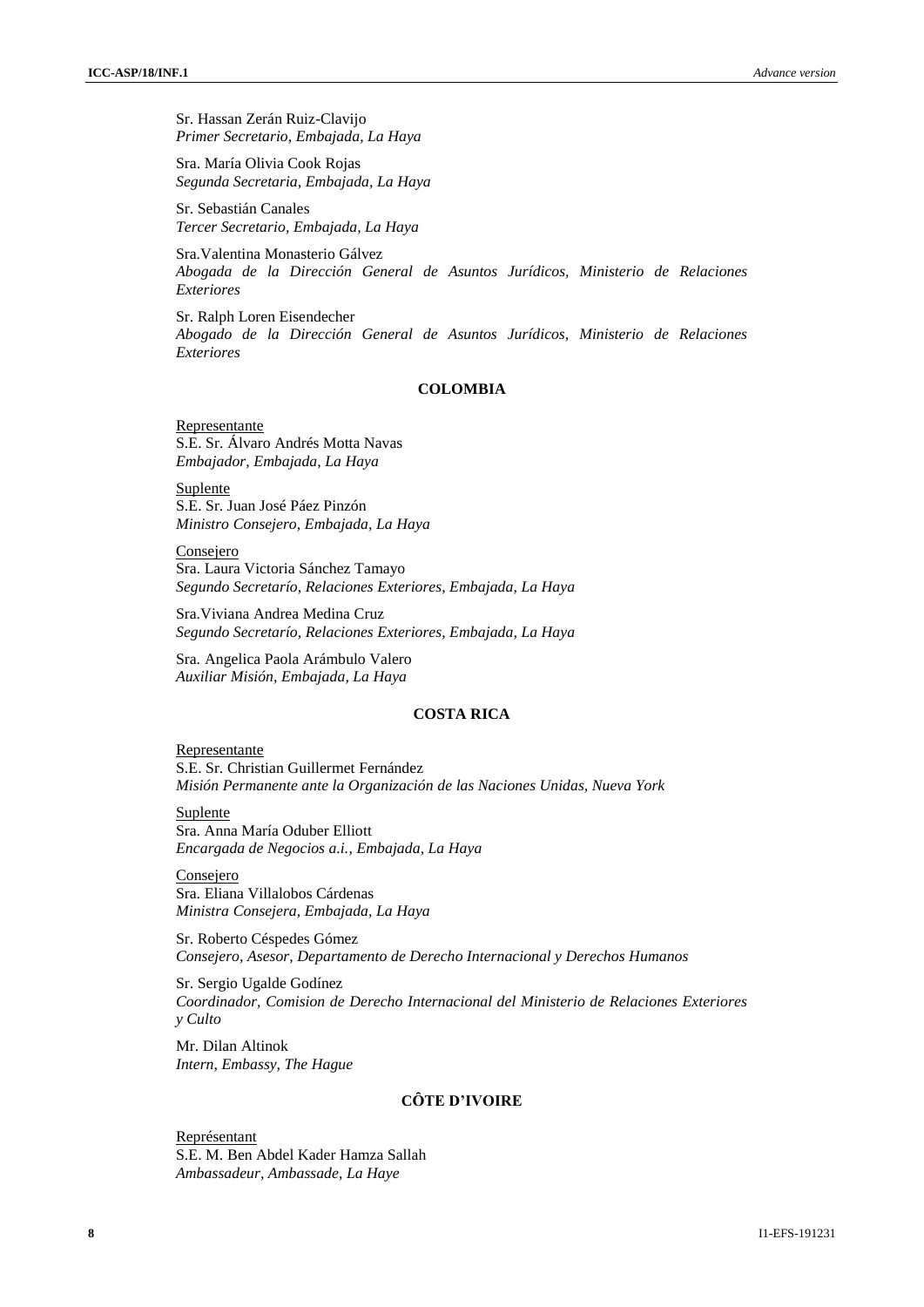**Suppléant** M. Bernard Kouassi N'Guessan *Magistrat, Directeur de Cabinet, Ministère de la Justice et des Droits de l'Homme*

Conseiller M. Filbert Kouassi Yao Gleglaud *Ministre-Conseiller, Ambassade, La Haye*

Mme Karine Désiré Wetzel *Conseillère, Ambassade, La Haye*

Mme Akissi Géraldine Florence Dionou *Magistrat, Chargée d'Études, Cabinet du Garde des Sceaux*

# **CROATIA**

**Representative** H.E. Ms. Dubravka Plejić Marković *Ambassador, Embassy, The Hague*

**Alternate** Mr. Tomislav Boršić *Director, International Cooperation, Ministry of Justice*

Mr. Ivan Salopek *First Secretary, Ministry of Foreign and European Affairs*

Mr. Mladen Bručić-Matić *Counsellor, Permanent Mission to the United Nations, New York*

Ms. Ana Rošić *First Secretary, Embassy, The Hague*

# **CYPRUS**

**Representative** H.E. Mr. Elpidoforos Economou *Ambassador, Embassy, The Hague*

**Alternate** Mr. Giorgos Samouel *First Secretary, Embassy, The Hague*

**Adviser** Ms. Vicky Sklavou *Adviser, Embassy, The Hague*

#### **CZECH REPUBLIC**

Representative H.E. Mr. Martin Smolek *Deputy Minister, Ministry of Foreign Affairs*

Alternate H.E. Ms. Kateřina Sequensová *Ambassador, Embassy, The Hague*

Mr. Petr Válek *Director, International Law Department, Ministry of Foreign Affairs*

Adviser Ms. Petra Benešová *Legal Officer, International Law Department, Ministry of Foreign Affairs*

Mr. Martin Pizinger *Second Secretary, Embassy, The Hague*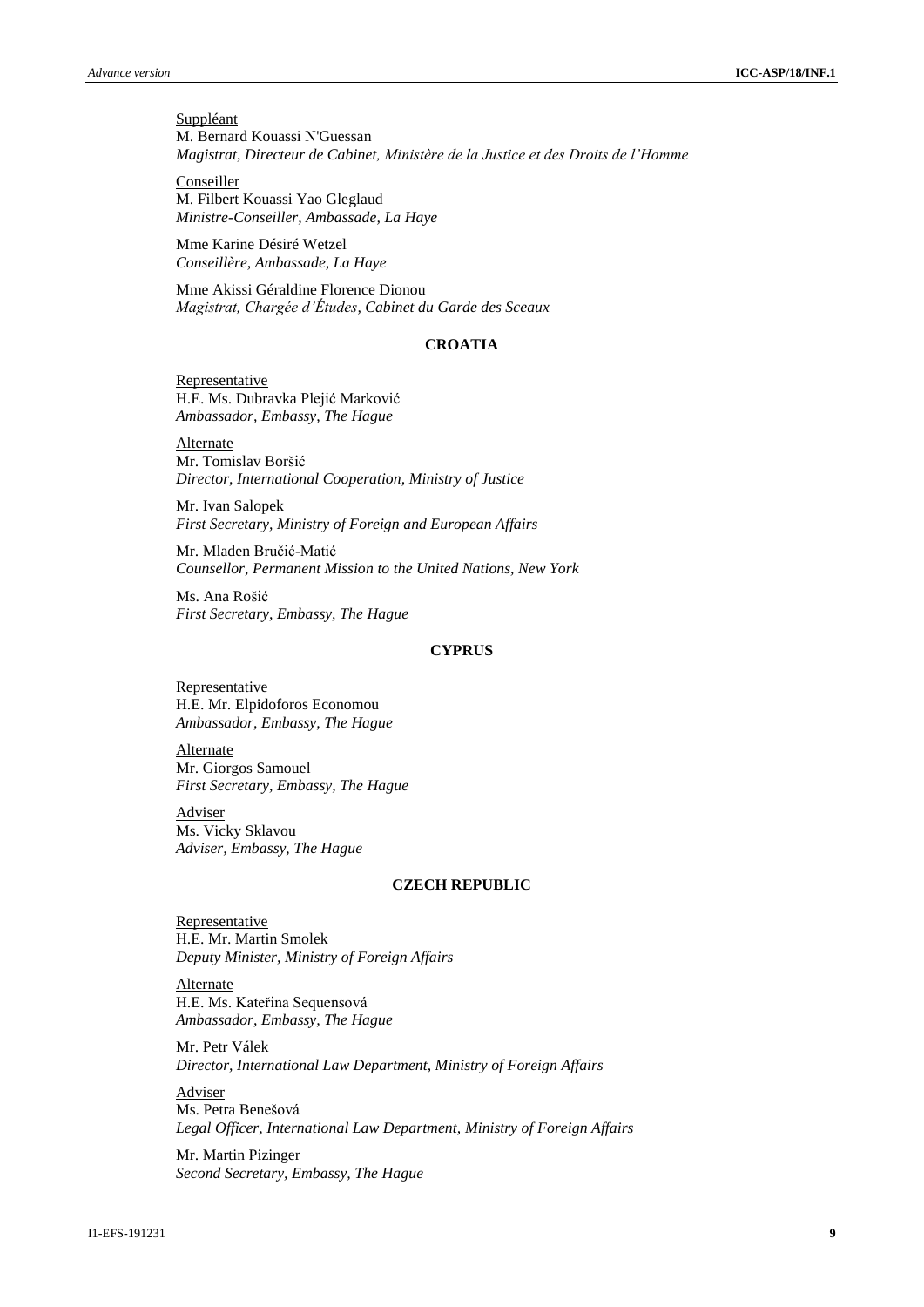# **DEMOCRATIC REPUBLIC OF THE CONGO**

Représentant S.E. M. Luzolo Bambi Lessa *Conseiller Spécial, Ministère de la Justice*

**Suppléant** 

Mme Albertine Kabaki Kamanda *Chef de Division, Direction des Affaires Juridiques et Contentieux, Ministère des Affaires Étrangères*

M. Tochi Kabuzamba Lubinga *Chef de Division, Direction des Affaires Juridiques*

Conseiller M. Mabaya Masengula *Directeur, Cabinet Adjoint, Direction des Affaires Juridiques*

Mme Pélagie Ebeka Mujangi *Conseilère Juridique*

M. Henri Dhedonga Mbuna *Secrétaire particulier*

M. Rémi Kilimpimpi Mwa Kilimpimpi *Conseiller, Ministère de la Justice*

M. Dominique Tshalu Mubanzo *Chef de Bureau, Direction des organisations internationales*

Mme Mimy Waku Makaya *Analyste*

M. Jean-Sébastien Mwamba Tshibangu *Chargé d'étude*, *Présidence de la République*

M. Albert Kasererka *Premier Conseiller*

M. Pierre Egide Bossale Ikilingay *Conseiller*

Mme Ernestine Ngongo Feza *Conseillère*

M. Patience Nsunsutete Mayeye *Charge d'études*

M. Elie Mupasa Ramazani *Secrétaire particulier*

M. Paul-Crispin Kakhozi Bin Bulongo *Chargé d'Affaires ad interim*

# **DENMARK**

Representative H.E. Mr. Michael Braad *Under-Secretary, Legal Affairs, Ministry of Foreign Affairs*

Alternate H.E. Mr. Jens Otto Horslund *Ambassador, Embassy, The Hague*

Mr. Ulf Melgaard *Head of Department, Ministry of Foreign Affairs*

Ms. Anne Møller Ege *Deputy Head, Embassy, The Hague*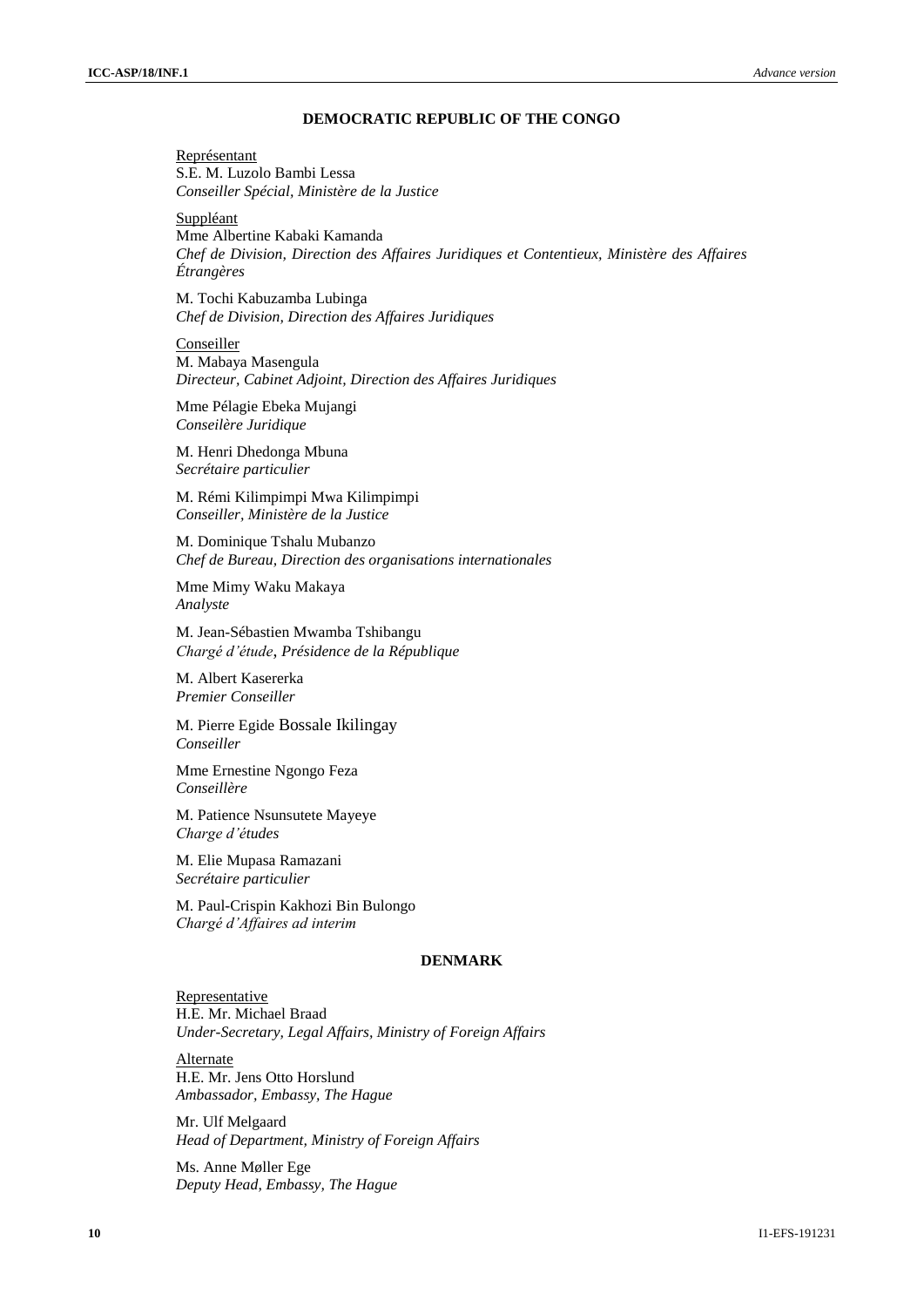Mr. David Michael Kendal *Senior Adviser, Ministry of Foreign Affairs*

Mr. Christian Nygård Nissen *Adviser, Embassy, The Hague*

Ms. Therese Koefoed Rasmussen *Head of Section, Ministry of Foreign Affairs*

Adviser Mr. Martin Mennecke *Academic Adviser, Ministry of Foreign Affairs*

Ms. Alexandra Lange *Trainee, Embassy, The Hague*

# **DJIBOUTI**

Représentant S.E. M. Mohamed Bourhan Ali *Premier Conseiller, Pays du Benelux et de l'Union européenne, Ambassade, Bruxelles*

#### **DOMINICAN REPUBLIC**

Representante S.E. Sr. Guillermo Piña Contreras *Embajador, Embajada, La Haya*

Suplente Sra. Acsamary Guzmán Nina *Ministra Consejera, Embajada, La Haya*

Sra. Brigitte Saint Hillaire *Ministra Consejera, Embajada, La Haya*

# **ECUADOR**

Representante S.E. Sr. Andrés Horacio Terán Parral *Embajador, Embajada, La Haya*

Consejero Sr. Fernando Echeverría *Segundo Secretario, Embajada, La Haya*

Sr. Nicolás Eduardo Ortiz Marin *Asesor Multilateral, Embajada, La Haya*

# **EL SALVADOR**

Representante S.E. Sr. Agustín Vásquez Gómez *Embajador, Misión Permanente ante los Organismos Internationales, La Haya*

**Consejero** Sr. Gregorio Arturo Palacios *Ministro Consejero, Misión Permanente ante los Organismos Internationales, La Haya*

# **ESTONIA**

**Representative** Ms. Kerli Veski *Head of Legal Department, Ministry of Foreign Affairs*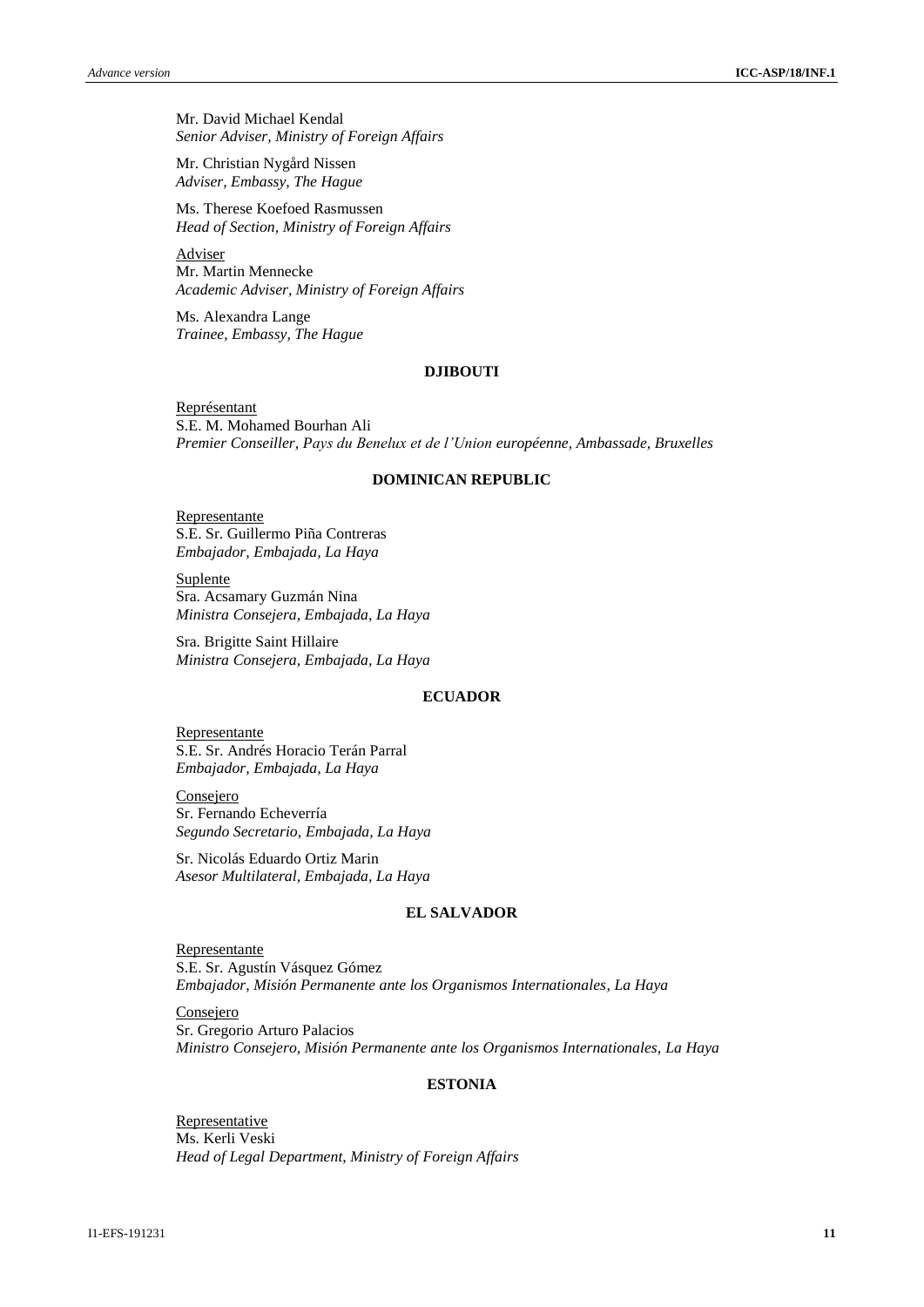**Alternate** H.E. Ms. Kaili Terras *Ambassador, Embassy, The Hague*

Ms. Mare Tropp *Counsellor, Embassy, The Hague*

Adviser Mr. Andres Parmas *Judge, Criminal Chamber, Tallinn Circuit Court*

Ms. Laura Unt *Adviser, Embassy, The Hague*

Ms. Eve Reincke *Adviser, Embassy, The Hague*

# **FINLAND**

Representative H.E. Mr. Pekka Haavisto *Minister, Ministry of Foreign Affairs*

Alternate H.E. Ms. Päivi Kaukoranta *Ambassador, Embassy, The Hague*

Ms. Kaija Suvanto *Director General, Legal Affairs, Ministry of Foreign Affairs*

Adviser Ms. Katja Kalamäki *Diplomatic Adviser, Ministry of Foreign Affairs*

Ms. Joel Linnainmäki *Special Adviser, Ministry of Foreign Affairs*

Ms. Saija Nurminen *Counsellor, Ministry of Foreign Affairs*

Ms. Margareta Klabbers *Specialist EU Affairs, Legal Service, Unit for Public International Law, Ministry of Foreign Affairs*

Ms. Marianne Mäkinen *Minister Counsellor, Embassy, The Hague*

Ms. Niina Nyrhinen *Legal Adviser, Permanent Mission to the United Nations, New York*

Ms. Jenny Haukka *First Secretary, Embassy, The Hague*

Mr. Eero Vento *Adviser, Embassy, The Hague*

Mr. Aapo Heinäsmäki *Junior Adviser, Embassy, The Hague*

# **FRANCE**

Représentant S.E. M. Luis Vassy *Ambassadeur, Ambassade, La Haye*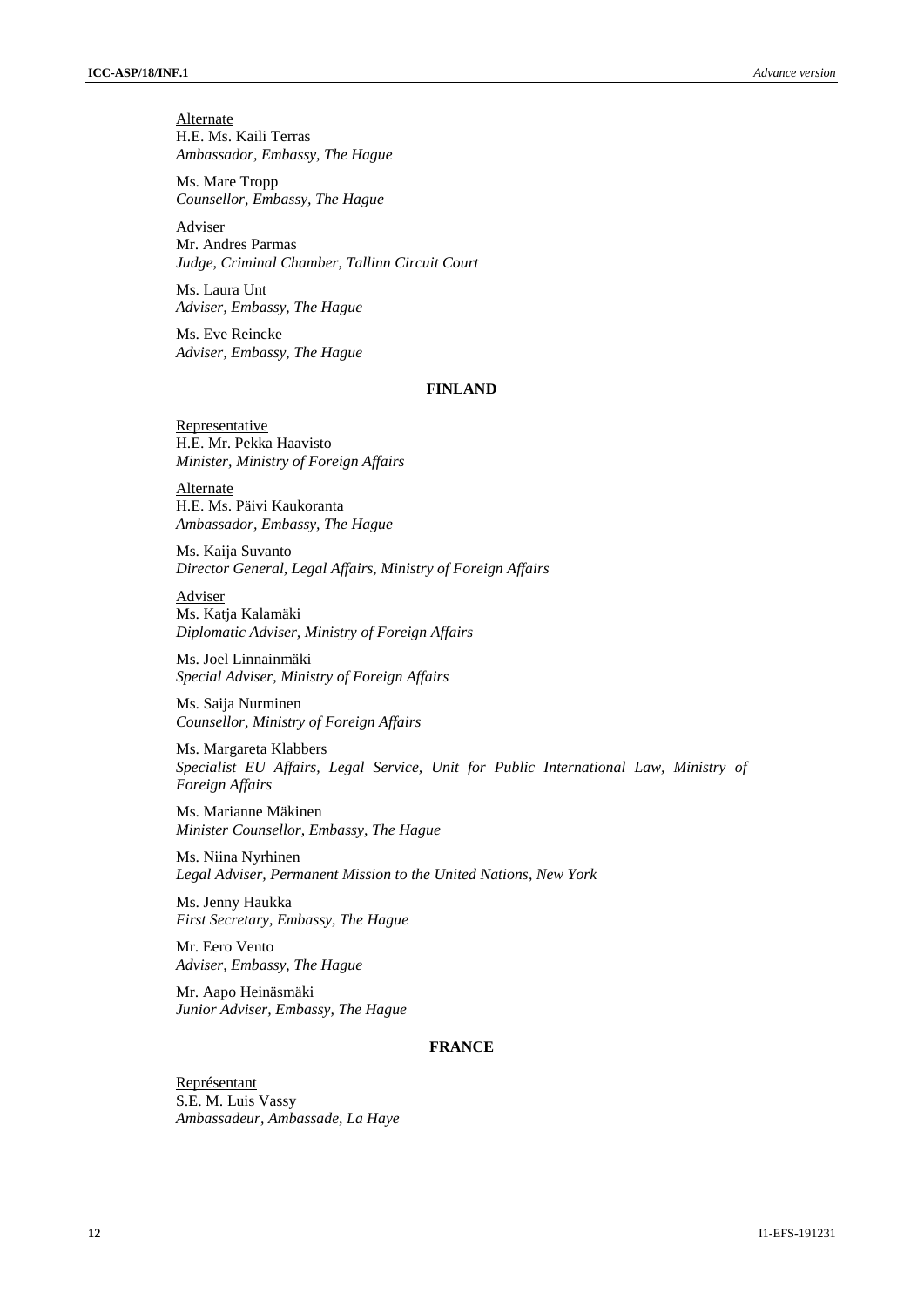**Suppléant** Mme Sandrine Barbier *Directrice adjointe, Direction des Affaires juridiques, Ministère de l'Europe et des Affaires étrangères*

Conseiller

Mme Marie Regnier-Pellat *Chargée de mission, Direction Affaires Juridiques, Ministère de l'Europe et des Affaires étrangères*

M. Etienne Le Marchand *Conseiller politique, Ministère de l'Europe et des Affaires étrangères*

Mme Hélène Petit *Conseillère juridique, Ambassade, La Haye*

Mme Charlotte Daniel-Barrat *Conseillère juridique adjointe, Ambassade, La Haye*

Mme Judith Vailhé *Cheffe du Bureau de l'expertise et des questions institutionnelles, Délégation aux Affaires européennes et internationales, Ministère de la Justice*

Mme Camille Mallard *Stagiaire*, *Ministère de l'Europe et des Affaires étrangères*

Mme Camille Elissalde *Stagiaire*, *Ambassade, La Haye*

Mme Sandrine de Sena *Enseignante-Chercheur, Centre Thucydide, Universite Panthéon-Assas*

#### **GAMBIA**

Representative H.E. Mr. Cherno Marenah *Solicitor General, Legal Secretary, Minister of Justice*

**Alternate** Ms. Bafou Jeng *Alternate*

Mr. Hussein Thomas *Alternate*

Mr. Lamin Fatti *Deputy Permanent Representative, Permanent Mission to the United Nations, New York*

Mr. Amadou Jaiteh *Counsellor, Permanent Mission to the United Nations, New York*

Adviser Mr. Kalifa Singhateh *First Secretary, Embassy, Brussels and Mission to the European Communities*

# **GEORGIA**

Representative H.E. Ms.Thea Tsulukiani *Vice-Prime Minister, Ministry of Justice*

**Alternate** H.E. Mr. Gocha Lordkipanidze *Deputy Minister of Justice, Ministry of Justice*

H.E. Mr. George Sharvashidze *Ambassador, Embassy, The Hague*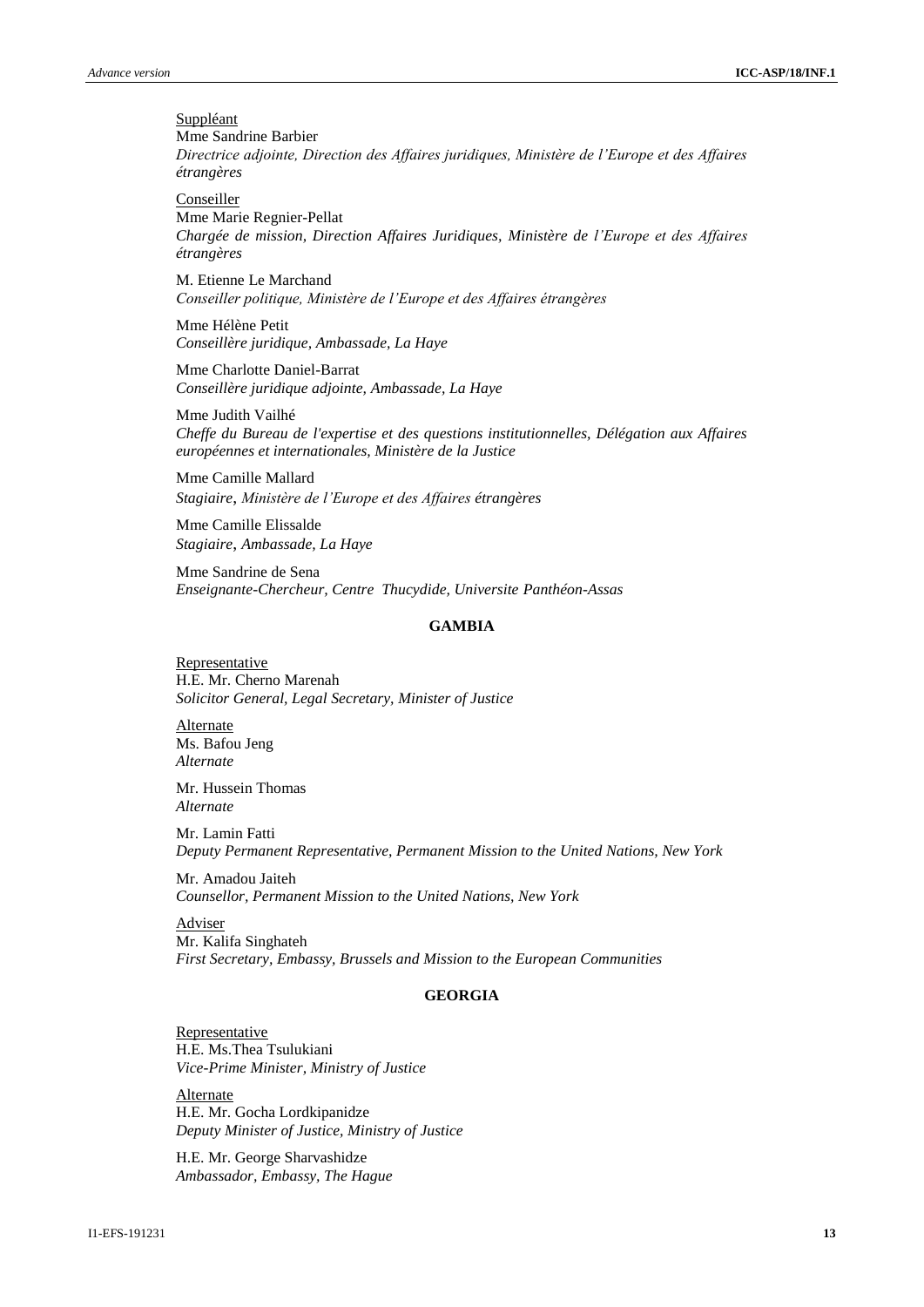Adviser Mr. Beka Dzamashvili *Head of Department, State Representation to International Courts, Ministry of Justice*

Mr. Tengiz Ebralidze *Specialist of the Press and Public Relations Department, Ministry of Justice*

Ms. Khatia Lutidze *Specialist, Press and Public Relations Department, Ministry of Justice*

Mr. Giorgi Nakashidze *Senior Counsellor, Embassy, The Hague*

#### **GERMANY**

**Representative** Mr. Joachim Bertele *Director, Public International Law, Federal Foreign Office*

**Alternate** H.E. Mr. Dirk Brengelmann *Ambassador, Embassy, The Hague*

Ms. Ingrid Jung *Deputy Head of Mission, Embassy, The Hague*

Mr. Michael Hasenau *Head, International Criminal Law and ICC Unit, Federal Foreign Office*

Mr. Christoph Henrichs *Head, International Public Law, Federal Ministry of Justice*

Mr. Jan Nemitz *Legal Adviser, Embassy, The Hague*

Adviser Ms. Sabine Koenen *Legal Expert, Embassy, The Hague*

Ms. Simone Undi *Legal Expert, Embassy, The Hague*

Ms. Elke Müller *Legal Expert, Embassy, The Hague*

Mr. Claus Kress *Law Professor*

Mr. Klaus Rackwitz *Director, International Nuremberg Principles Academy*

Ms. Viviane Dittrich *Deputy Director, International Nuremberg Principles Academy* 

Mr. Pablo Schulze *Legal Trainee*

# **GHANA**

Representative H.E. Ms. Sophia Horner-Sam *Ambassador, Embassy, The Hague*

Alternate Mr. Mohammed Habib Idris *Minisiter, Embassy, The Hague*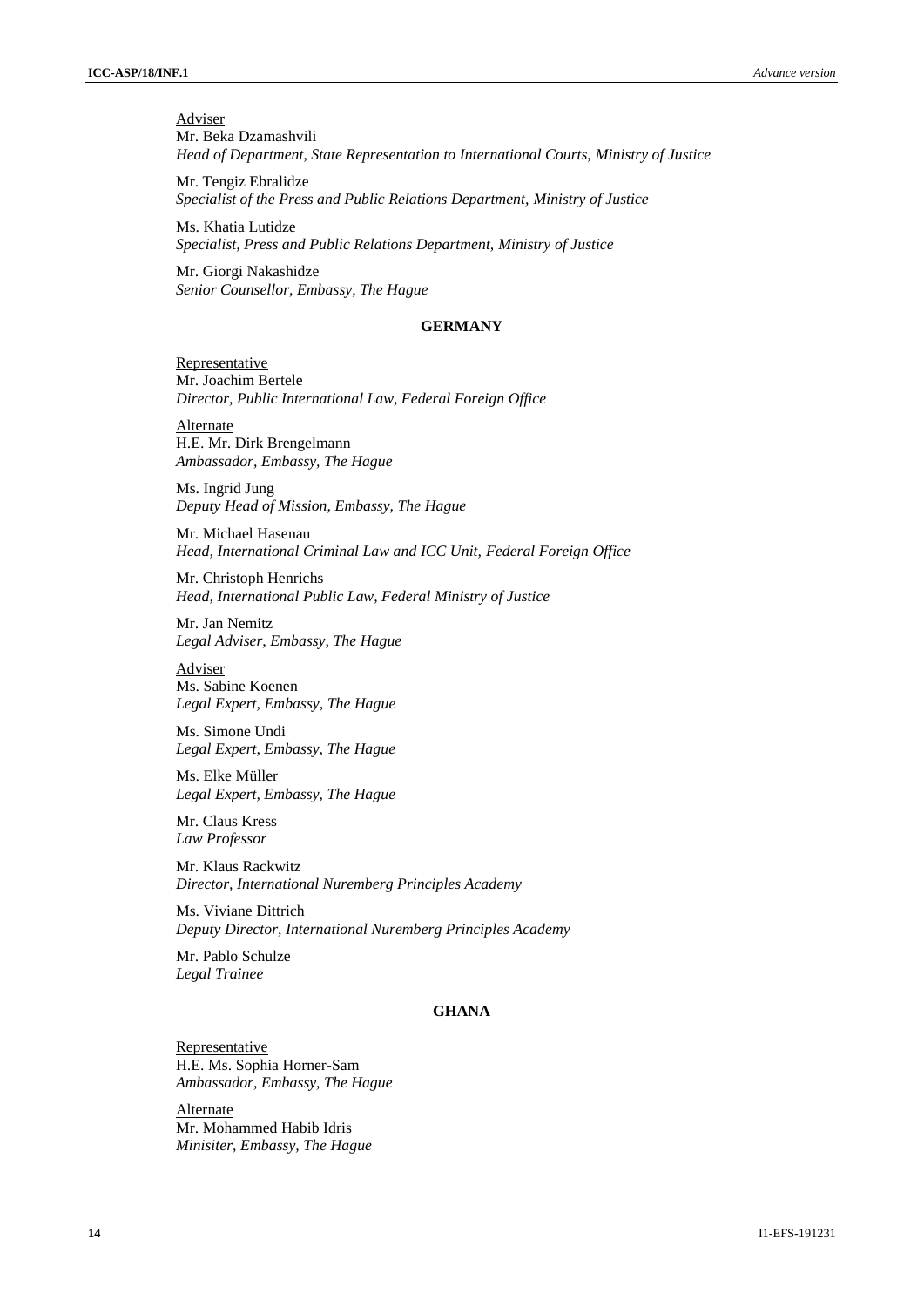Mr. Solomon Korbieh *Legal Adviser, Permanent Mission to the United Nations, New York*

#### **GREECE**

Representative H.E. Mr. Nicolas Plexidas *Ambassador, Embassy, The Hague*

Alternate Ms. Maria Telalian *Legal Adviser, Director, Legal Department, Ministry of Foreign Affairs*

Ms. Anna-Maria Panagiotakopoulou *Legal Adviser, Embassy, The Hague*

**Adviser** Ms. Martha Papadopoulou *Legal Adviser, Legal Department, Ministry of Foreign Affairs*

# **GUATEMALA**

Representante S.E. Sr. Jorge Skinner-Klée Arenales *Embajador, Embajada, La Haya* 

Suplente Sr. Lesther Antonio Ortega Lemus *Ministro Consejero, Embajada, La Haya*

Consejero Sr. Carlos Eduardo Bran Gómez *Ministro Consejero, Embajada, La Haya*

Sra. Lucia Rodríguez Fetzer *Primer Secretario y Cónsul, Embajada, La Haya*

Sr. William Eduard Turton Furlán *Agregado Comercial, Embajada, La Haya*

# **HONDURAS**

Representante S.E. Sr. Roberto Ochoa Madrid *Embajador, Embajada, Bruselas*

Suplente Sr. Jose Eduardo Atala Midence *Embajada, Bruselas*

#### **HUNGARY**

**Representative** H.E. Mr. András Kocsis *Ambassador, Embassy, The Hague*

Alternate Ms. Krisztina Varga *Deputy Head of Mission, Embassy, The Hague*

Mr. Balázs Magyar *Second Secretary, Embassy, The Hague*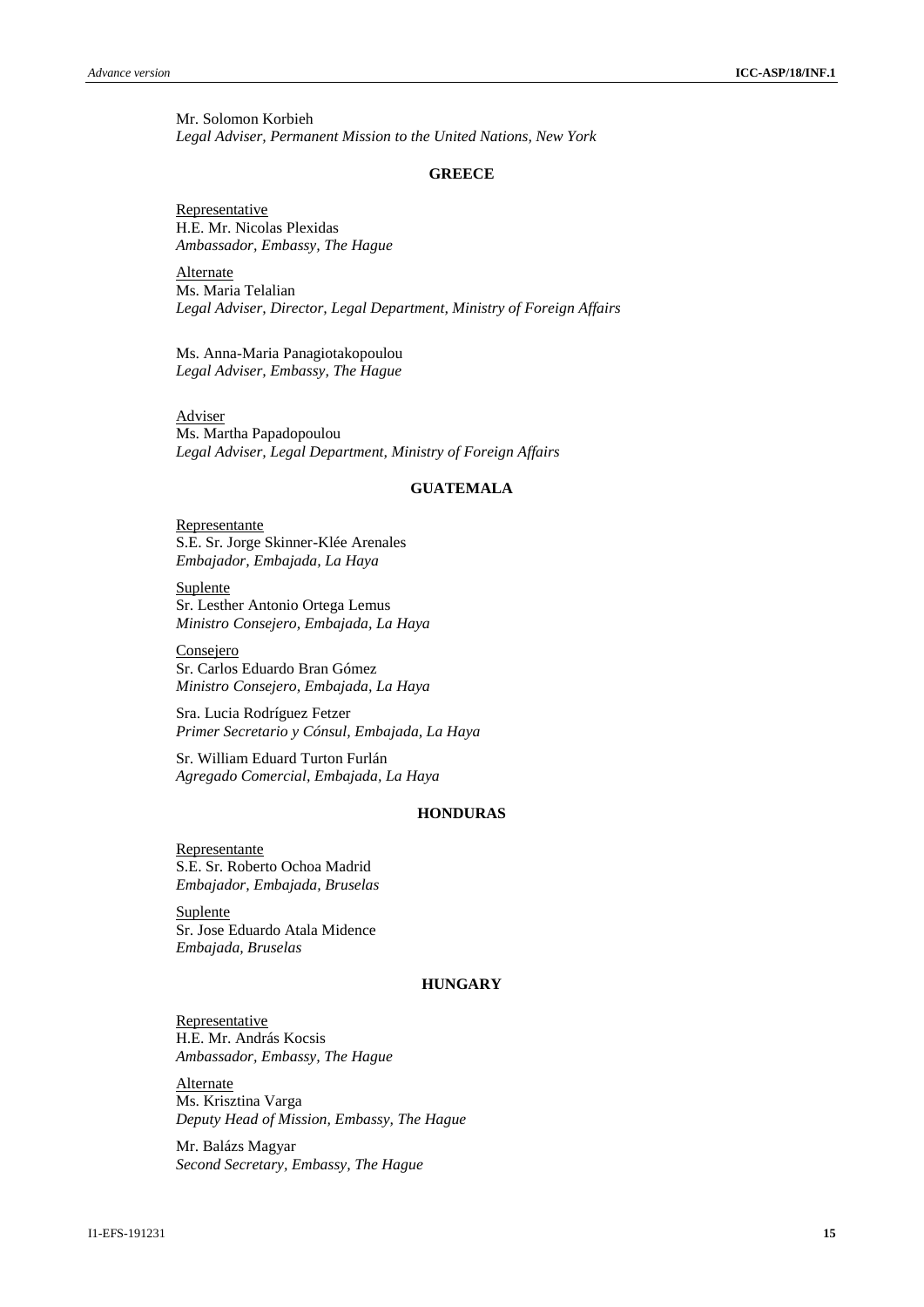Adviser Mr. Ivo Jongejan *Adviser, Embassy, The Hague*

#### **ICELAND**

**Representative** Mr. Veturlidi Thor Stefansson *Counsellor, Directorate for Legal and Executive Affairs, Ministry for Foreign Affairs*

# **IRELAND**

Representative H.E. Mr. Kevin Kelly *Ambassador, Embassy, The Hague*

**Alternate** Ms. Brídín O'Donoghue *Legal Counsellor, Department of Foreign Affairs and Trade*

Mr. Robert Jackson *First Secretary, Embassy, The Hague*

Ms. Niamh Moore *Second Secretary, Embassy, The Hague*

Adviser Ms. Aoife Doonan *Liaison Officer, Embassy, The Hague*

# **ITALY**

**Representative** H.E. Mr. Andrea Perugini *Ambassador, Embassy, The Hague*

Alternate Ms. Veronica Ferruci *Deputy Head of Mission, Embassy, The Hague*

Adviser Mr. Alessandro Sutera Sardo *Judge, Legal expert, Embassy, The Hague* 

Mr. Davide Colombo *First Secretary, Embassy, The Hague* 

# **JAPAN**

Representative H.E. Mr. Hidehisa Horinouchi *Ambassador, Embassy, The Hague*

**Alternate** Ms. Yoshiko Kijima *Minister, Embassy, The Hague*

Mr. Zentaro Naganuma *Director, International Judicial Proceedings Division, International Legal Affairs Bureau, Ministry of Foreign Affairs*

Ms. Yukiko Harimoto *Legal Adviser, Embassy, The Hague*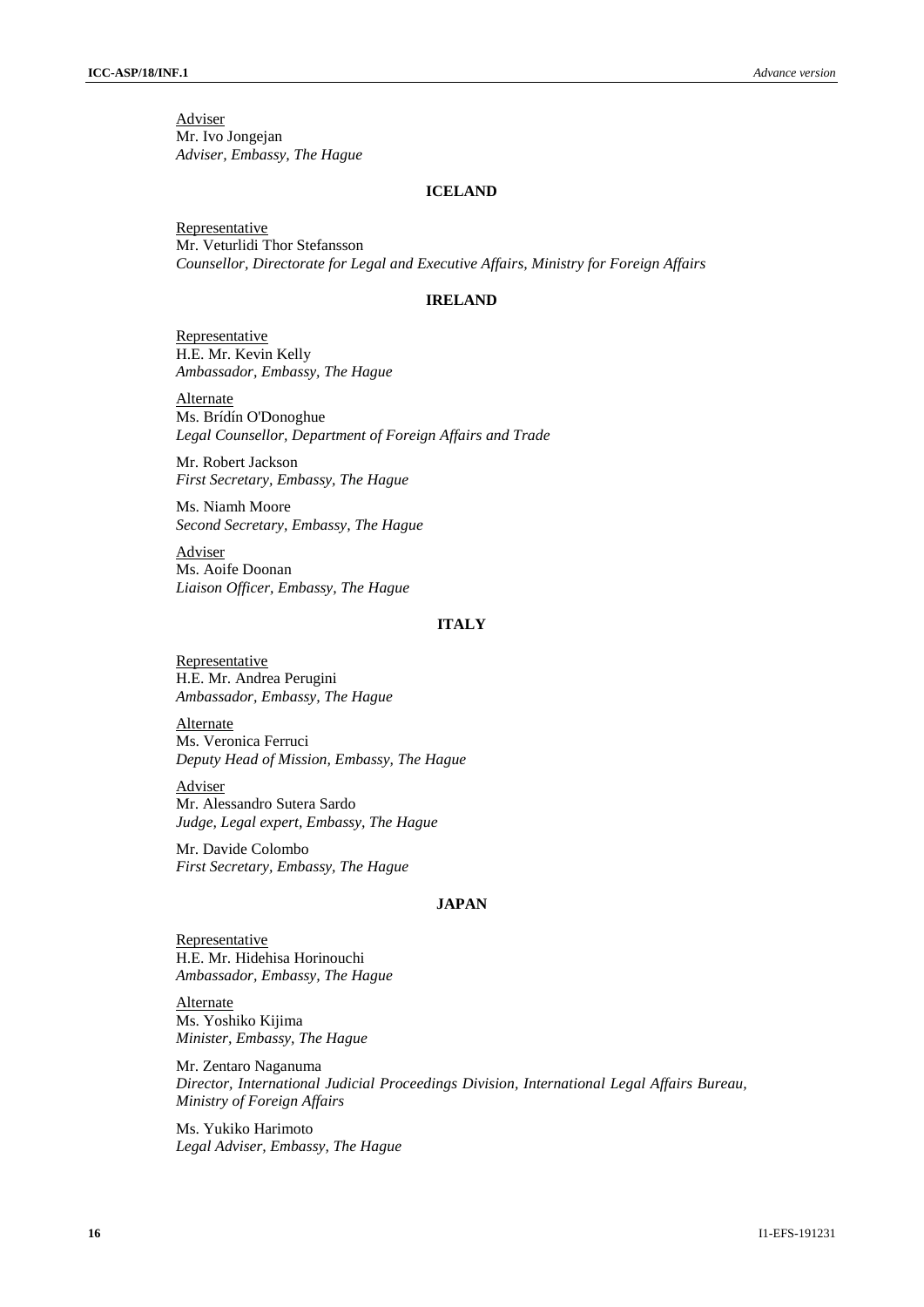Mr. Yosuke Ito *First Secretary, Embassy, The Hague*

Mr. Tetsuaki Okada *Attorney, Deputy Director, International Legal Affairs Division, International Judicial Proceedings Division, Ministry of Foreign Affairs*

Ms. Chinatsu Takagi *Assistant Director, International Legal Affairs Division, Ministry of Foreign Affairs*

Ms. Asuka Mikami *Researcher, Adviser, Embassy, The Hague*

Adviser H.E. Mr. Motoo Noguchi *Ambassador, International Judicial Cooperation Attorney, International Legal Affairs Division, International Legal Affairs Bureau, Ministry of Foreign Affairs*

# **JORDAN**

**Representative** H.E. Mr. Nawaf Wasi Tell *Ambassador, Embassy, The Hague*

Alternate Mrs. Dana Souber *First Secretary, Embassy, The Hague*

Mr. Amer Hadid *Third Secretary, Embassy, The Hague*

#### **KENYA**

**Representative** H.E. Mr. Lawrence Ntoye Lenayapa *Ambassador, Embassy, The Hague*

**Alternate** Ms. Alice Osebe Ondieki *Director, Witness Protection Agency*

Adviser Mr. Abraham Korir Sing'Oei *Legal Adviser, Office of the Deputy President*

Mr. Morris Kaburu *Director, Legal Office of the Deputy President*

Ms. Stella Muthoni Munyi *Director, Legal Directorate, Ministry of Foreign Affairs*

Mr. Joel Amenya Omari *Senior Legal Officer, Witness Protection Agency*

Mr. David Kinuthia Mburu *Legal Adviser*

Ms. Lilian Akinyi Okumu Obuo *Assistant Director, Public Prosecutions*

Ms. Fatma Ahmed Ali *Prosecution Counsel*

Mr. Martin Macharia Kanyoro *Senior State Counsel, Office of the Attorney General, Department of Justice*

Mr. Edwin Rioba *Second Counsellor, Embassy, The Hague*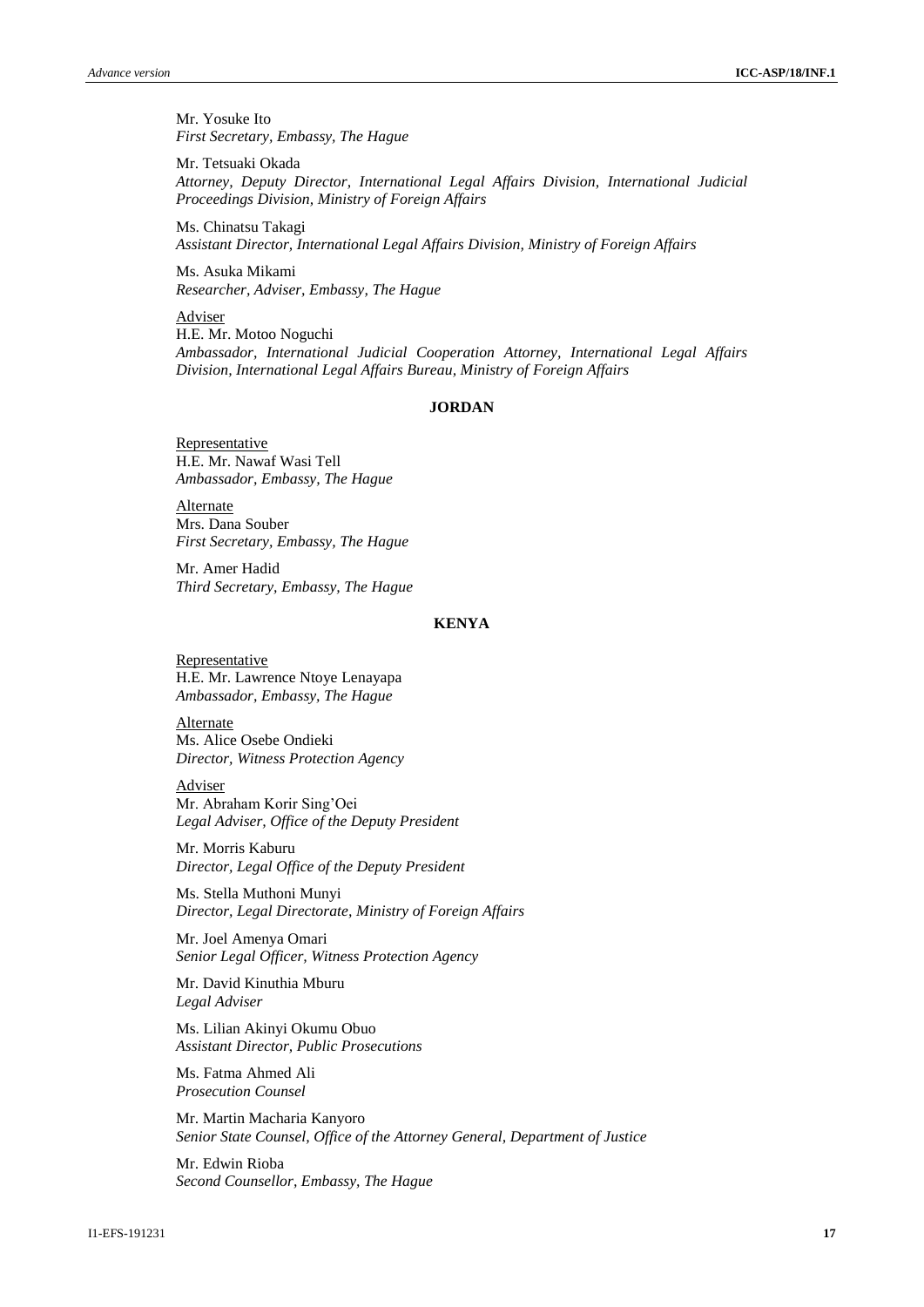Ms. Edith Kaki Ngungu *First Secretary, Embassy, The Hague*

#### **LATVIA**

Representative H.E. Ms. Aiga Liepina *Ambassador, Embassy, The Hague*

Alternates Mr. Mãrtinš Pundors *Deputy Head, Embassy, The Hague*

Mr. Rihards Mihejevs *Senior Desk Officer, International Law Division, Ministry of Foreign Affairs*

Mr. Edgars Sniedze Stillers *Adviser, Embassy, The Hague*

Mr. Jorens Jakovlevs *Adviser, Embassy, The Hague*

#### **LESOTHO**

**Representative** H.E. Mr. Semano Henry Sekatle *Minister, Ministry of Justice, Correctional Services*

Alternate Mr. Haae Edward Phoofolo *Attorney General's Chambers, Ministry of Law, Constitutional Affairs and Human Rights* 

Ms. Hlalefang Mary Motinyane *Director of Public Prosecutions, Ministry of Law, Constitutional Affairs and Human Rights*

Adviser Ms. Lebohang Valentine Mochaba *First Secretary, Ministry of Justice*

Ms. Mamotseko Mary Nyane *Director, Legal Aid*

Mr. Malefetsane Moseme *Legal Adviser, Ministry of Foreign Affairs and International Relations*

Ms. Ntebaleng Morojele *Parliamentary Counsel*, *Ministry of Law, Constitutional Affairs and Human Rights*

Mr. Thulo Moletsane *First Secretary, Embassy, The Hague*

# **LIECHTENSTEIN**

**Representative** H.E. Mr. Christian Wenaweser *Ambassador, Permanent Representative, Permanent Mission to the United Nations, New York*

Adviser Mr. Sina Alavi *Adviser, Permanent Mission to the United Nations, New York*

Ms. Dorine Nauleau *Adviser*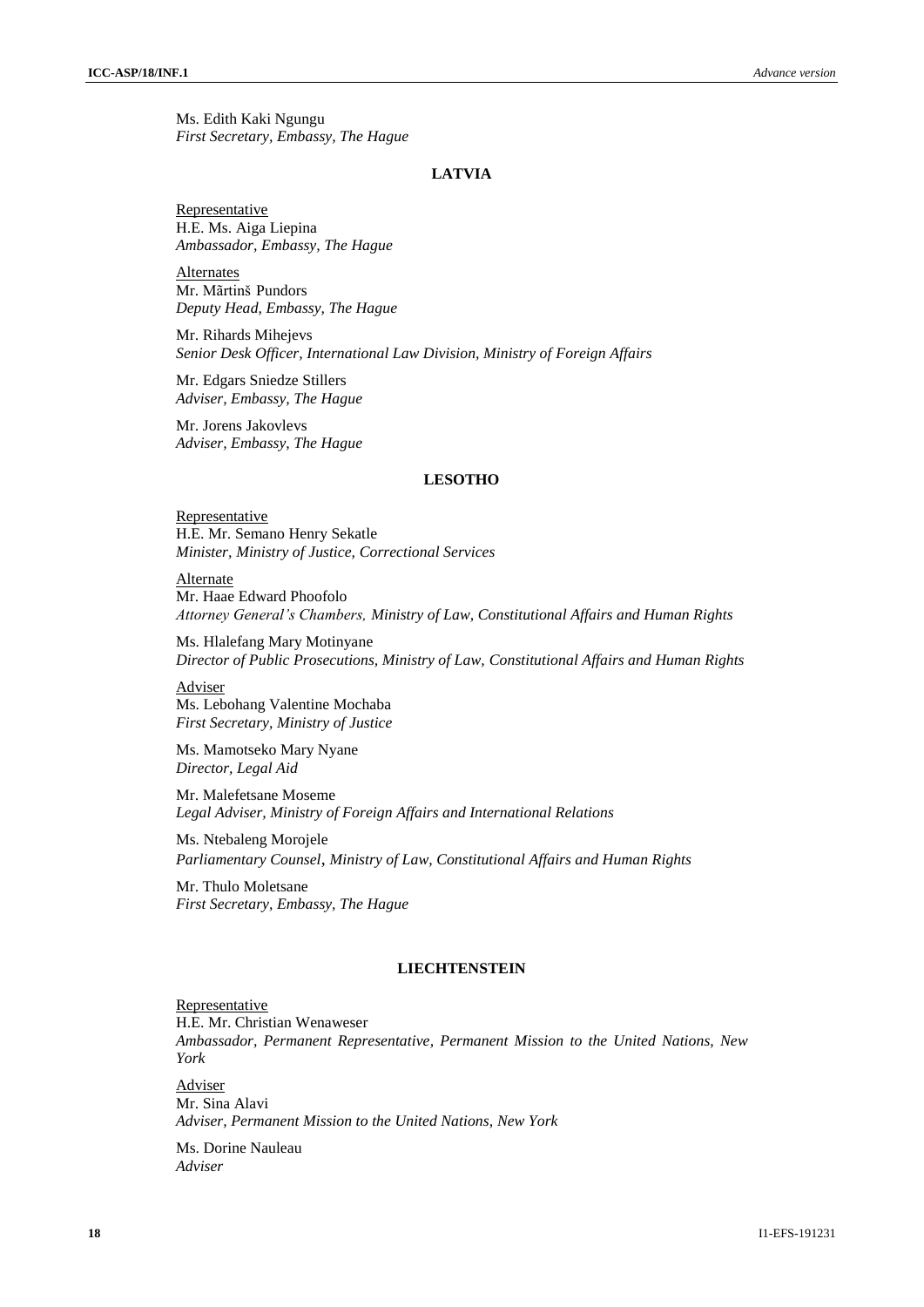Ms. Diana Barnes *Adviser*

Mr. Icarus Chan *Adviser*

#### **LITHUANIA**

**Representative** Mr. Andrius Namavičius *Director, Law and International Treaties, Ministry of Foreign Affairs*

Alternate Mr. Aleksas Dambrauskas *Head, International Treaties Division of Law and International Treaties, Ministry of Foreign Affairs*

Adviser Ms. Giedrė Geleževičienė *Second Secretary, Embassy, The Hague*

Mr. Matas Stankevicius *Adviser, Ministry of Foreign Affairs*

# **LUXEMBOURG**

Représentant M. Christophe Schiltz *Chef du Service juridique, Ministère des Affaires étrangères et européennes*

Suppléant S.E. M. Jean-Marc Hoscheit *Ambassadeur, Ambassade, La Haye*

Conseiller Mme Sandra Merens *Conseillère juridique, Ministère des Affaires étrangères et européennes*

M. François Berg *Premier Secrétaire, Ambassade, La Haye*

Mme Fanny Weicherding *Conseillère juridique, Ambassade, La Haye*

Mme Evelien van der Huizen *Assistante personnelle de l'Ambassadeur, Ambassade, La Haye*

#### **MADAGASCAR**

Représentante M. Fabien Tombohavana *Chef du Service des Droits de l'Homme, Ministère de la Justice*

# **MALAWI**

**Representative** H.E. Ms. Gertrude Lynn Hiwa *Solicitor General, Secretary, Ministry of Justice and Constitutional Affairs*

**Alternate** Mr. Steven William Kayuni *Senior Deputy Chief, State Advocate, Ministry of Justice and Constitutional Affairs*

Mr. Ernest Mungosauka' Makawa *Controller, Legal Services, Ministry of Foreign Affairs and International Cooperation*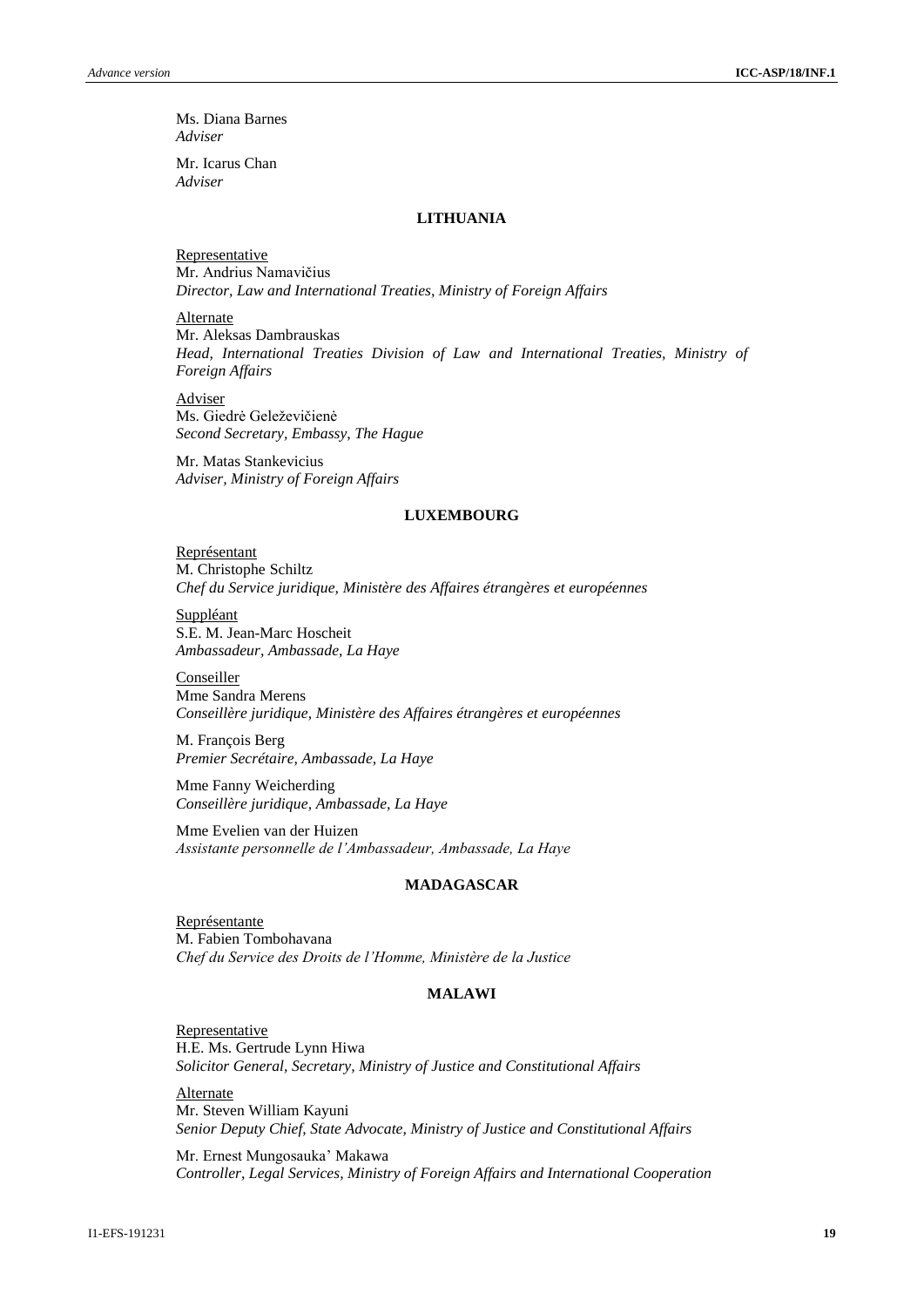Adviser Mr. Loudon O. Mattiya *Adviser*

Mr. Mabvuto Katemula *First Secretary*, *Permanent Mission to the United Nations, New York*

#### **MALDIVES**

Representative H.E. Mr. Ahmed Saleem *Member of Parliament, Hoarafushi Constituency*

Alternate H.E. Ms. Jeehan Mahmood *Member of Parliament, Hinnavaru Constituency*

Adviser Ms. Aishath Leesha *Legal Counsel, Ministry of Foreign Affairs*

#### **MALI**

Représentant S.E. M. Malick Coulibaly *Ministre de la Justice, Garde des Sceaux*

Suppléant S.E. M. Mamadou Mandjou Berthe *Ambassadeur, Ambassade, Bruxelles*

M. Aguibou Diallo *Directeur, Affaires juridiques, Ministère des Affaires étrangères et de la Coopération internationale*

Conseiller M. Boubacar Toure *Conseiller Technique, Ministère de la Justice*

Mme Aïssata Gaye Traore *Conseiller, Ambassade, Bruxelles*

# **MALTA**

**Representative** H.E. Ms. Marlene Bonnici *Ambassador, Embassy, The Hague*

Alternate Mr. Simon Grech *First Secretary, Embassy, The Hague*

Ms. Lisa Azzopardi *Second Secretary, Ministry of Foreign Affairs and Trade Promotion*

Adviser Ms. Yezryl Hillary Mallia *Intern, Embassy, The Hague*

#### **MAURITIUS**

**Representative** H.E. Mr. Sailesh Ramchurn *First Secretary, Embassy, The Hague*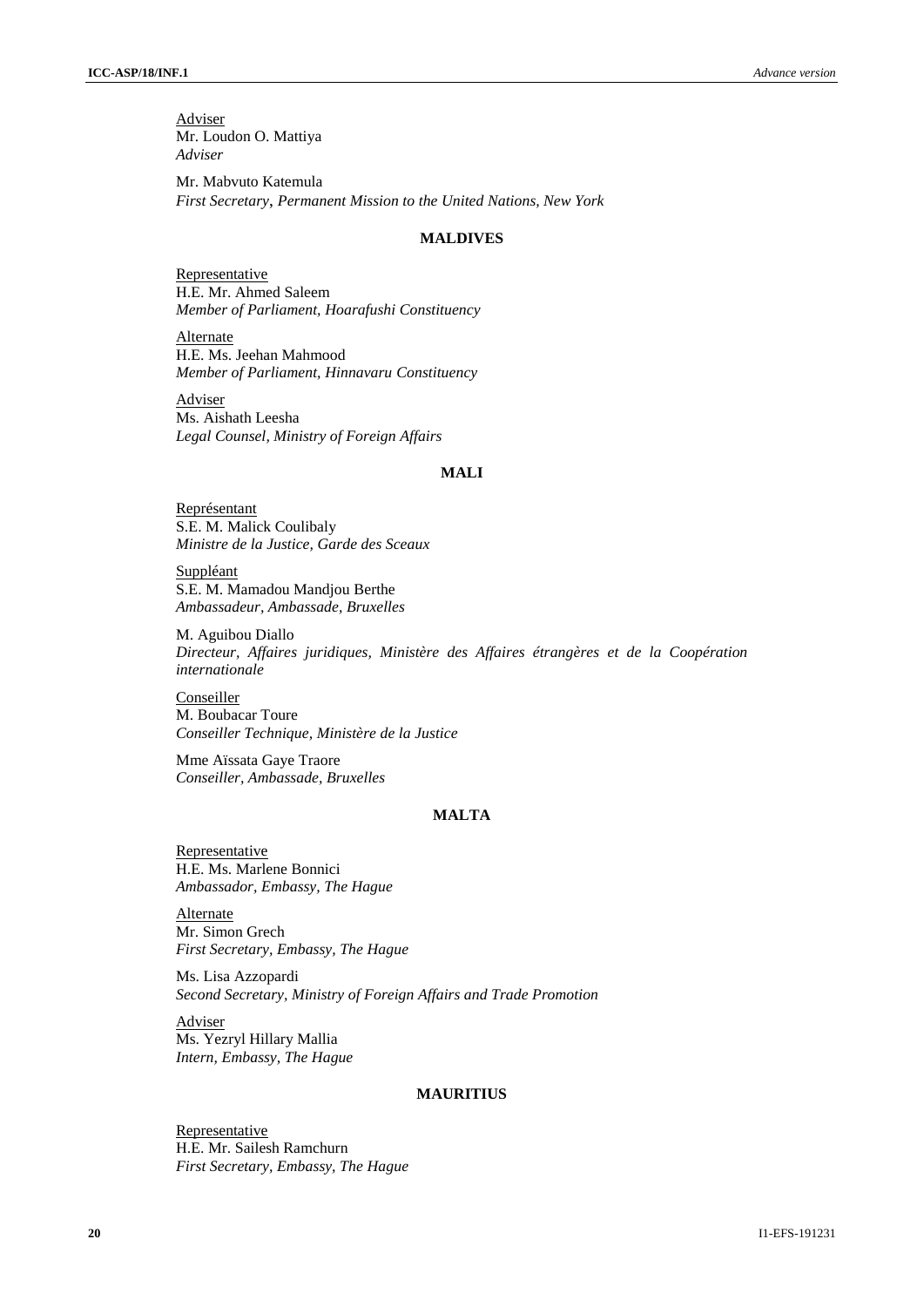# **MEXICO**

Representante S.E. Sr. Alejandro Celorio Alcántara *Consultor Jurídico, Secretaría de Relaciones Exteriores*

Suplente S.E. Sr. José Antonio Zabalgoitia Trejo *Embajador, Embajada, La Haya*

Consejero Sr. Mauricio Torres Córdova *Jefe de Cancillería y Asuntos Políticos, Embajada, La Haya*

Sr. Everardo Corona Aguilar *Encargado de Asuntos Multilaterales, Embajada, La Haya*

Sr. Alejandro León Vargas *Encargado de Asuntos Juridicos, Embajada, La Haya*

#### **MONGOLIA**

**Representatives** H.E. Mr. Od Och *Ambassador, Embassy, Brussels*

**Alternate** Mr. Jambalsuren Manlajav *Counsellor, Embassy, Brussels*

#### **NAMIBIA**

**Representatives** H.E. Ms. Olyvia Martha Imalwa *Prosecutor General*

# **NETHERLANDS**

Representative Ms. Stef Blok *Ministry of Foreign Affairs*

Alternate H.E. Mr. Paul van den IJssel *Permanent Representative to the International Criminal Court, Ministry of Foreign Affairs*

**Adviser** Mr. Gerard Steeghs *Adviser, Ministry of Foreign Affairs*

Mr. Rene Lefeber *Adviser, Ministry of Foreign Affairs*

Ms. Liselot Egmond *Legal Adviser, Permanent Mission to the United Nations, New York*

Ms. Marianne de Jong *Head of Division Human Rights and Political and Legal Affairs, Organisations and Human Rights, Ministry of Foreign Affairs*

Mr. Vincent de Graaf *Legal Counsel, International Law Division, Ministry of Foreign Affairs*

Mr. Mark Reichwein *Policy Coordinator, Ministry of Foreign Affairs*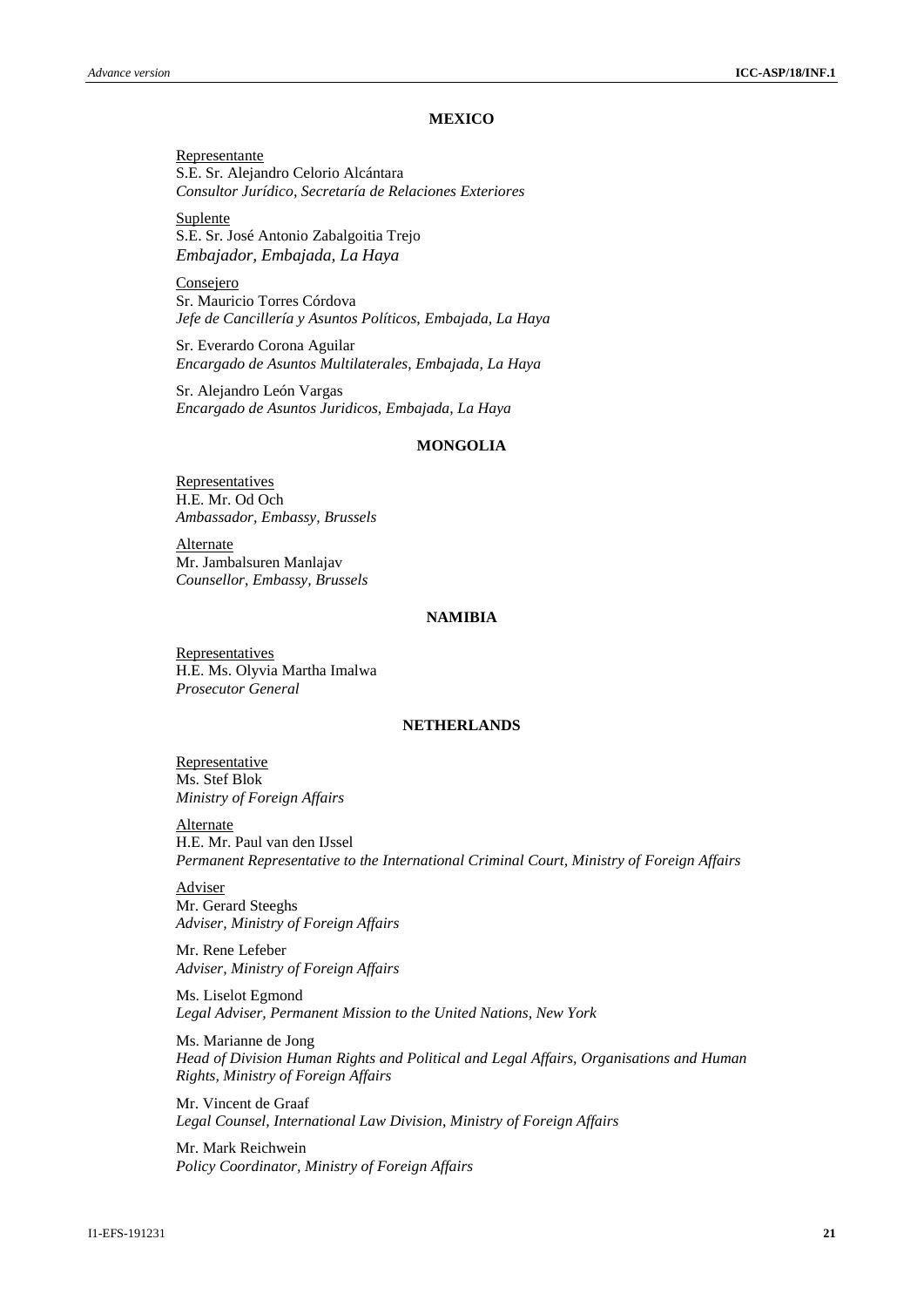Ms. Nynke Staal *Policy Officer, Multilateral Organisations and Human Rights Department, Ministry of Foreign Affairs* 

Ms. Tessa Bakx *Policy Officer, Ministry of Foreign Affairs*

Ms. Annemijn Martina van den Broek *Spokesperson, Ministry of Foreign Affairs*

Ms. Anouk Sterk *Adviser*

Mr. Ahmed Dadou *Adviser*

Ms. Klara Scheepers *Head of Division, Legal and Operational Affairs Department, Ministry of Justice and Security*

Mr. Benjamin Dürr *Adviser*

Ms. Nicole Doeswijk *Adviser*

Ms. Cloe Hendriks *Policy Officer, Protocol and Host Country Affairs Department, Ministry of Foreign Affairs*

Mr. Arie Ijzerman *Special Adviser, International Affairs, Ministry of Justice and Security*

Mr. Nicholas Franssen *Counsellor, Ministry of Justice and Security*

Ms. Kanta Adhin *Adviser*

Ms. Wieteke Theeuwen *Legal Adviser, Ministry of Foreign Affairs*

Ms. Gonneke de Ridder *Deputy Head, Humanitarian Aid, Stabilisartion and Humanitarian Aid, Ministry of Foreign Affairs*

Mr. Christian Syrier *Project manager, Legal and Operational Affairs Department, Ministry of Justice and Security*

Mr. Michiel Egeler *Adviser*

Ms. Iris van Hulsenbeek *Legal Adviser*

Mr. Jort Molenaar *Adviser*

Ms. Michelle Duin *Trainee, Ministry of Foreign Affairs*

Ms. Anna Chatelion Counet *Adviser*

Ms. Annelou Aartsen *Adviser*

Ms. Valesca van Rees *Executive Assistant, Permanent Representation to the International Criminal Court*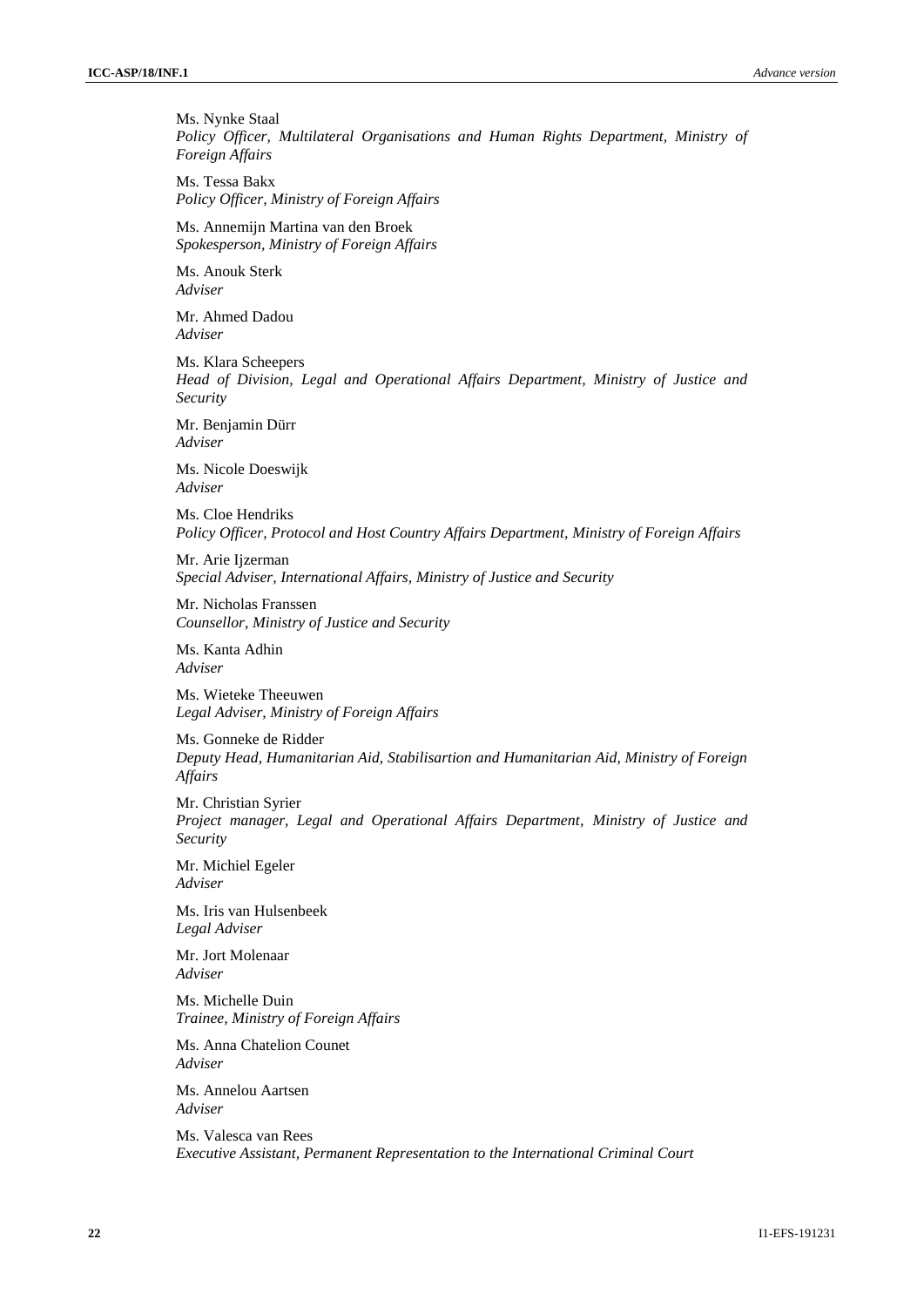Ms.Elisabeth Lambalk *Adviser*

Ms. Eugonia de Ridder *Adviser*

Mr. Jan van der Loo *Legal Adviser*

Ms. Shahrzad Molawi *Adviser*

Ms. Teodora Mendes de Leon *Adviser*

Mr. Arie Taselaar *Adviser*

Mr. Floris Serné *Policy Officer, Human Rights Directorate*

Ms. Jozefien Pommée *Adviser*

Ms. Nina Jeike Vegelien *Adviser*

# **NEW ZEALAND**

Representative Ms. Victoria Hallum *International Legal Adviser, Ministry of Foreign Affairs and Trade*

**Alternate** H.E. Ms. Lyndal Walker *Ambassador, Embassy, The Hague*

Ms. Christine Nam *Senior Legal Adviser, Ministry of Foreign Affairs and Trade*

Ms. Maanya Tandon *Legal Adviser, Ministry of Foreign Affairs and Trade*

Mr. Luke Roughton *First Secretary*, *Permanent Mission to the United Nations, New York*

Mr. Kerry Gillam-O'Connor *Embassy, The Hague*

Mr. Paul Vinkenvleugel *Embassy, The Hague*

# **NIGERIA**

Representative H.E. Mr. Abubakar Malami *Minister of Justice, Attorney General of the Federation*

Alternate H.E. Mr. Oji Nyimenuate Ngofa *Ambassador, Embassy, The Hague*

H.E. Mr. Apata Adedayo Toba *Solicitor General of the Federation, Permanent Secretary, Federal Ministry of Justice*

Advisers Mr. Yusuf Shalangwa *Ministry of Defence*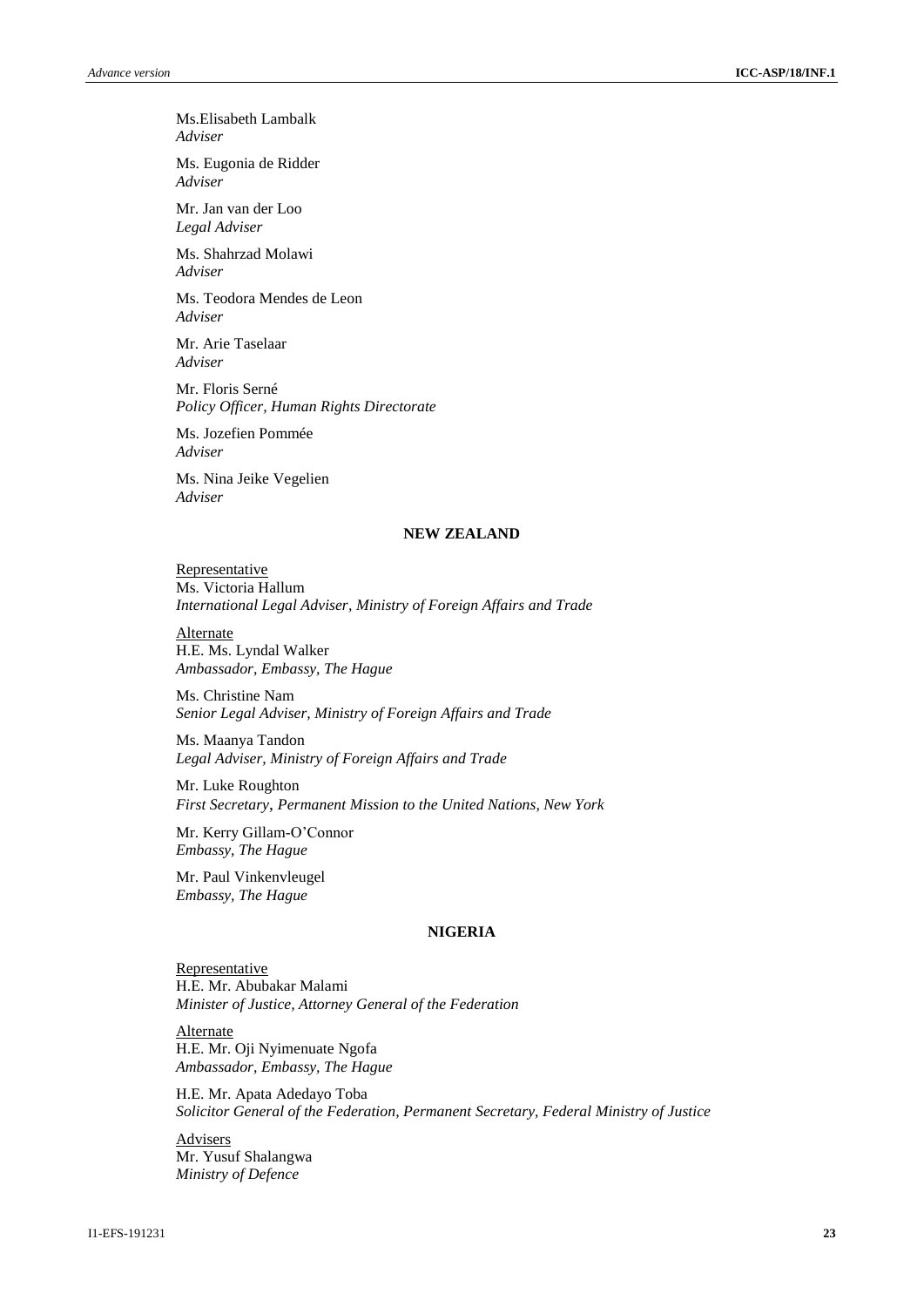Mr. Mohammed Etsu Umar *Director, Public Prosecutions, Federal Ministry of Justice*

Mr. Francis Omotayo Oni *Deputy Director, Federal Ministry of Justice*

Ms. Kuku Vivian Terere *Assistant Chief State Counsel, Federal Ministry of Justice*

Mr. Olonijolu Olufemi *Counsellor, Embassy, The Hague*

Mr. Otaigbe Michael Irusota *First Secretary, Embassy, The Hague*

Ms. Eunice Philips-Umezurike *Counsellor, Permanent Mission to the United Nations, New York*

Mr. Adebanke Aderogba *Principal State Counsel, Federal Ministry of Justice*

Mr. Oghenekome Anthonia Adhekpukoli *Principal State Counsel, Federal Ministry of Justice*

Mr. Abdullahi Tukur Abdullahi *Second Secretary, Embassy, The Hague*

Mr. Gerji Eli Shwarmwen *Lieutenant, Nigerian Army*

#### **NORWAY**

Representative Ms. Monica Furnes *Director, Legal Affairs Department, Ministry of Foreign Affairs*

Alternate H.E. Mr. Martin Sørby *Ambassador, Embassy, The Hague*

**Adviser** Ms. Ine Måreng *Minister Counsellor, Embassy, The Hague*

Mr. Inge Hausken Thygesen *Minister Counsellor, Embassy, The Hague*

Mr. Vegard Emaus *Senior Adviser, Legal Affairs Department, Ministry of Foreign Affairs*

# **PANAMA**

Representante S.E. Sra. Armonía Chang de Belchieur *Encargada de Negocios a.i., Embajada, La Haya*

Suplente Sr. Milciades Castillo *Consejero Económico, Embajada, La Haya*

# **PARAGUAY**

Representante S.E. Sr. Rigoberto Gauto Vielman *Embajador, Embajada, Bruselas*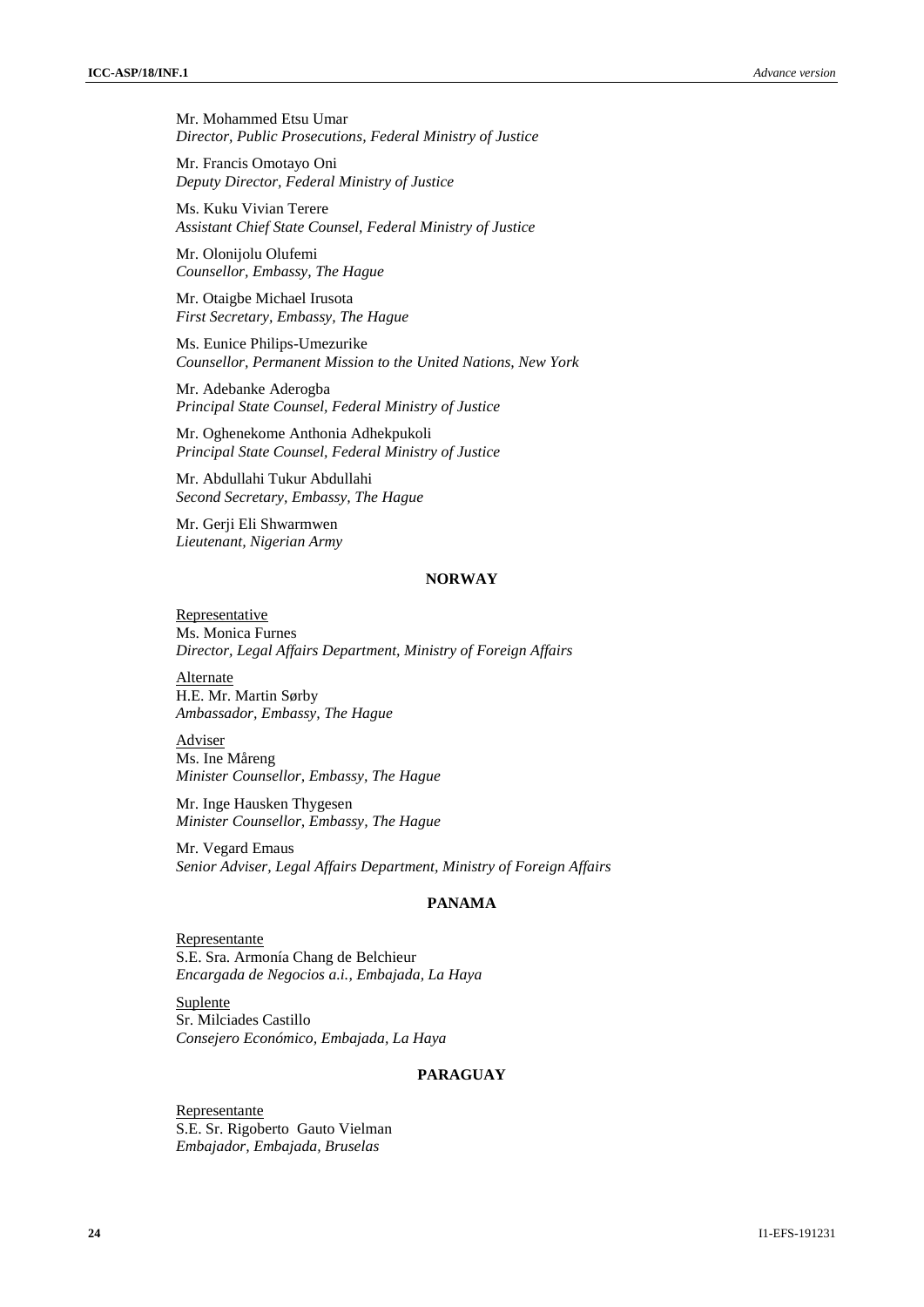**Consejero** Sra. Ana E. Rolón Candia *Primera Secretaria, Ministerio de Relaciones Exteriores*

Sra. Sylke Estela Narváez López *Segunda Secretaria, Embajada, Bruselas*

#### **PERU**

Representante S.E. Sr. Carlos Andrés Miguel Herrera Rodríguez *Embajador, Embajada, La Haya*

Suplente S.E. Sr. César Max Larraín Tafur *Ministro, Embajada, La Haya*

**Consejero** Sra. Francis Natalie Chávez Aco *Segunda Secretaria, Embajada, La Haya*

Sr. Galo Alberto Garcés Ávalos *Tercer Secretario, Embajada, La Haya*

Sr. Lucas Emiliano Otero Peterka *Adviser*

# **POLAND**

**Representative** H.E. Mr. Konrad Marciniak *Director, Legal and Treaty Department, Ministry of Foreign Affairs*

**Alternate** H.E. Mr. Marcin Czepelak *Ambassador, Embassy, The Hague*

Mr. Michal Węckowicz *Minister Counsellor, Legal and Treaty Department, Ministry of Foreign Affairs*

Ms. Paulina Dudzik *Third Secretary, Embassy, The Hague*

#### **PORTUGAL**

**Representative** H.E. Ms. Rosa Batoréu *Ambassador, Embassy, The Hague*

Mr. Mateus Kowalski *Director, International Law Department, Department of Legal Affairs, Ministry of Foreign Affairs*

**Alternate** Ms. Lúcia Portugal Núncio *Counsellor, Embassy, The Hague*

Ms. Inês Matos *Legal Counsellor, Department of Legal Affairs, Ministry of Foreign Affairs*

Ms. Susana Lopo *Legal Adviser, Embassy, The Hague*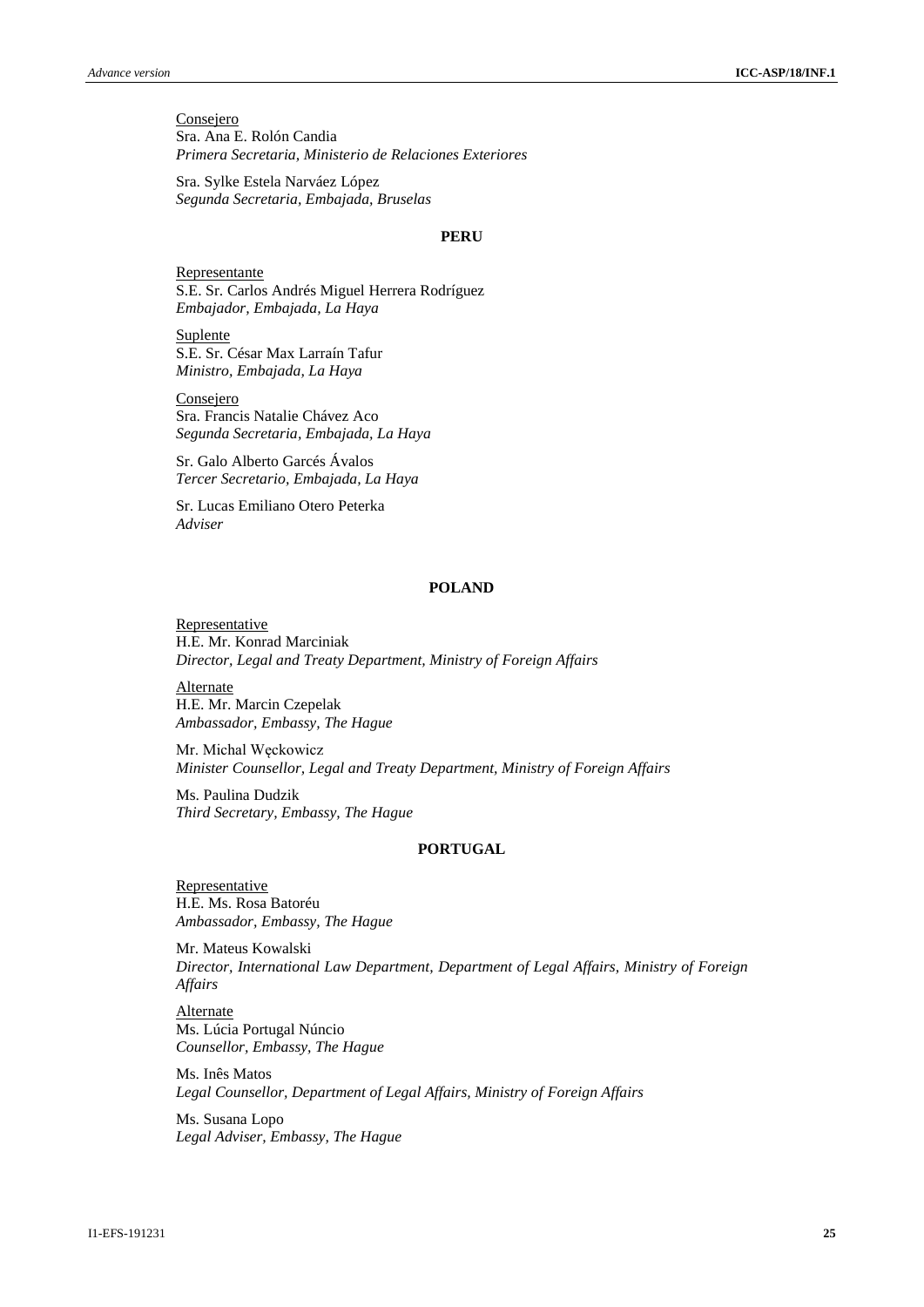#### **REPUBLIC OF KOREA**

**Representative** H.E. Mr. You Ki-jun *Director-General, International Legal Affairs Bureau, Ministry of Foreign Affairs*

Alternate

Ms. Pyo Ji-eun *Director, Treaties Division, International Legal Affairs Bureau, Ministry of Foreign Affairs*

Mr. Ahn Byoungsoo *Counsellor, Embassy, The Hague*

Mr. Mo Seong-jun *Counsellor, Embassy, The Hague*

Ms. Kwon Hyun-jin *Second Secretary, Treaties Division, Ministry of Foreign Affairs*

Ms. Kim Minjeong *Second Secretary, Territory and Oceans Division, Ministry of Foreign Affairs*

Ms. Han Ju-hee *Third Secretary, Embassy, The Hague*

Ms. Hwang Su-ah *Researcher, Embassy, The Hague*

Mr. Hwang Cheolkyu *Chief Prosecutor, International Center for Criminal Justice, Ministry of Justice*

Mr. Park Oak Su *Director, Criminal Department*, *Ministry of Justice*

Mr. Kim Daehyun *Prosecutor, Suwon District, Ministry of Justice*

Mr. Park Soo *Prosecutor, Seoul Southern District, Ministry of Justice*

Ms. Lee Seoyoon *Judge, Incheon District Court*

Mr. Kim Kihong *Judge, Uijeongbu District Court*

Adviser Mr. Choi Tae-hyun *Professor of International Law, College of Law, Hanyang University*

Mr. Kim Sangkul *Research Fellow, Institute for National Security Strategy*

# **REPUBLIC OF MOLDOVA**

Representative H.E. Ms. Tatiana Parvu *Ambassador, Embassy, The Hague*

Alternate H.E. Mr. Vilen Murzac *Director, Legal Affairs Division, Ministry of Foreign Affairs and European Integration*

Mr. Corneliu Bobeicã *Head of Legal Affairs Section, Directorate of International Law, Ministry of Foreign Affairs and European Integration*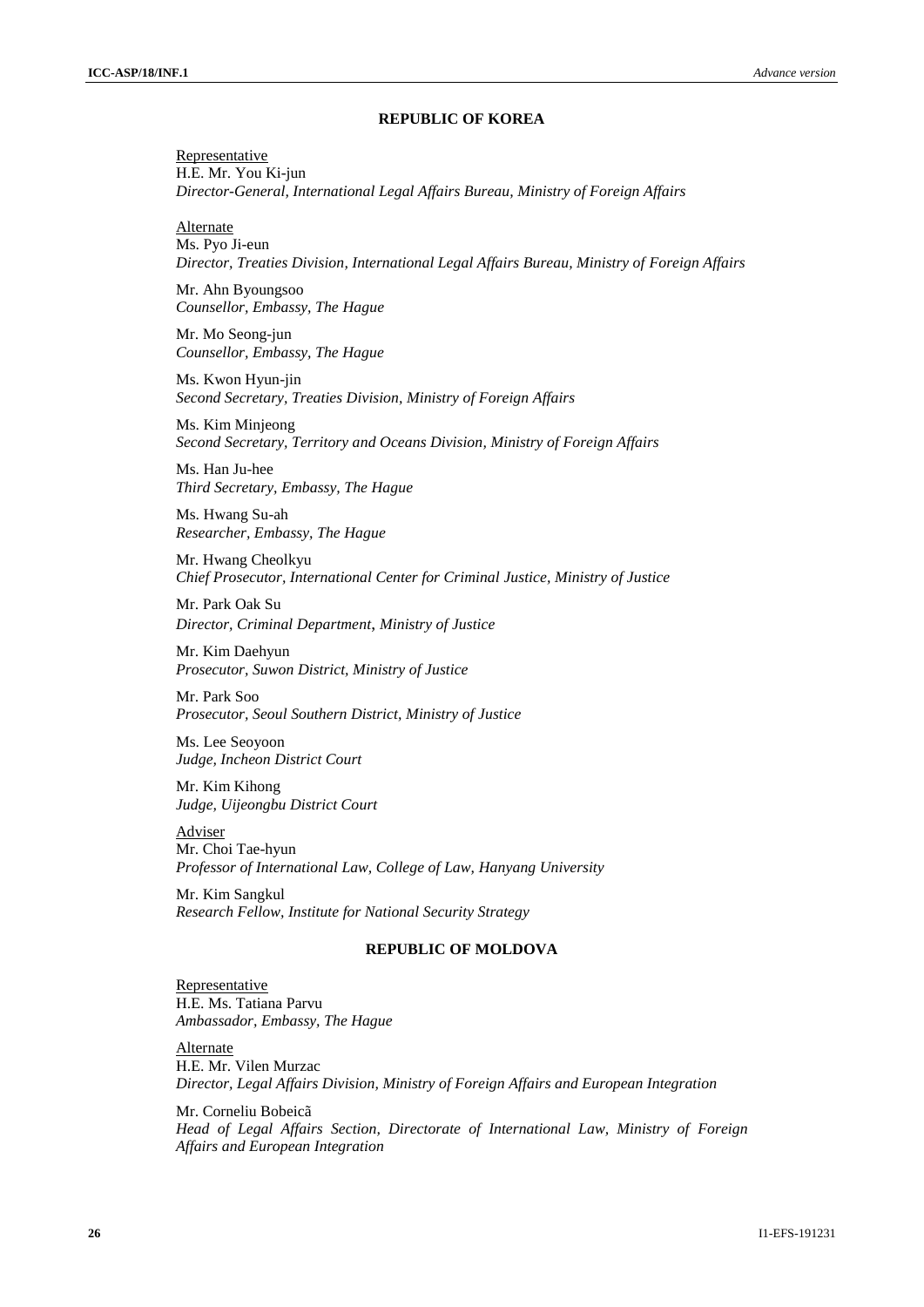# **REPUBLIC OF NORTH MACEDONIA**

**Representative** Ms. Katerina Shterjoska *Chargé d'Affaires, Embassy, The Hague*

**Alternate** Ms. Elisaveta Panovska *First Secretary, Embassy, The Hague*

# **ROMANIA**

Representative H.E. Ms. Brânduşa Ioana Predescu *Ambassador, Embassy, The Hague*

**Alternate** Ms. Raluca Karassi-Radulescu *Diplomatic Counsellor, Embassy, The Hague*

# **SENEGAL**

Représentant S.E. M. Malick Sall *Garde des Sceaux, Ministre de la Justice*

Suppléant S.E. M. Momar Gueye *Ambassadeur, Ambassade, La Haye*

M. Yakham Ben Abdel Kader Leye *Conseiller technique, Ministère de la Justice* 

M. Idrissa Sadio *Premier Conseiller, Ambassade, La Haye*

M. Mohamet Ladiane *Premier Conseiller, Ambassade, La Haye*

M. Mamadou Racine Ly *Premier Conseiller, Représentation permanente auprès des Nations Unies, New York*

**Conseiller** M. Joseph Bentaux *Premier Secrétaire, Ambassade, La Haye*

# **SERBIA**

**Representative** H.E. Ms. Marija Stajić Radivojša *First Counsellor, Embassy, The Hague*

Adviser Mr. Bojan Kljajić *First Counsellor*, *Embassy, The Hague*

#### **SIERRA LEONE**

**Representative** H.E. Ms. Priscilla Schwartz *Attorney-General, Minister of Justice*

Alternate H.E. Mr. Michael Imran Kanu *Deputy Permanent Representative, Permanent Mission to the United Nations, New York*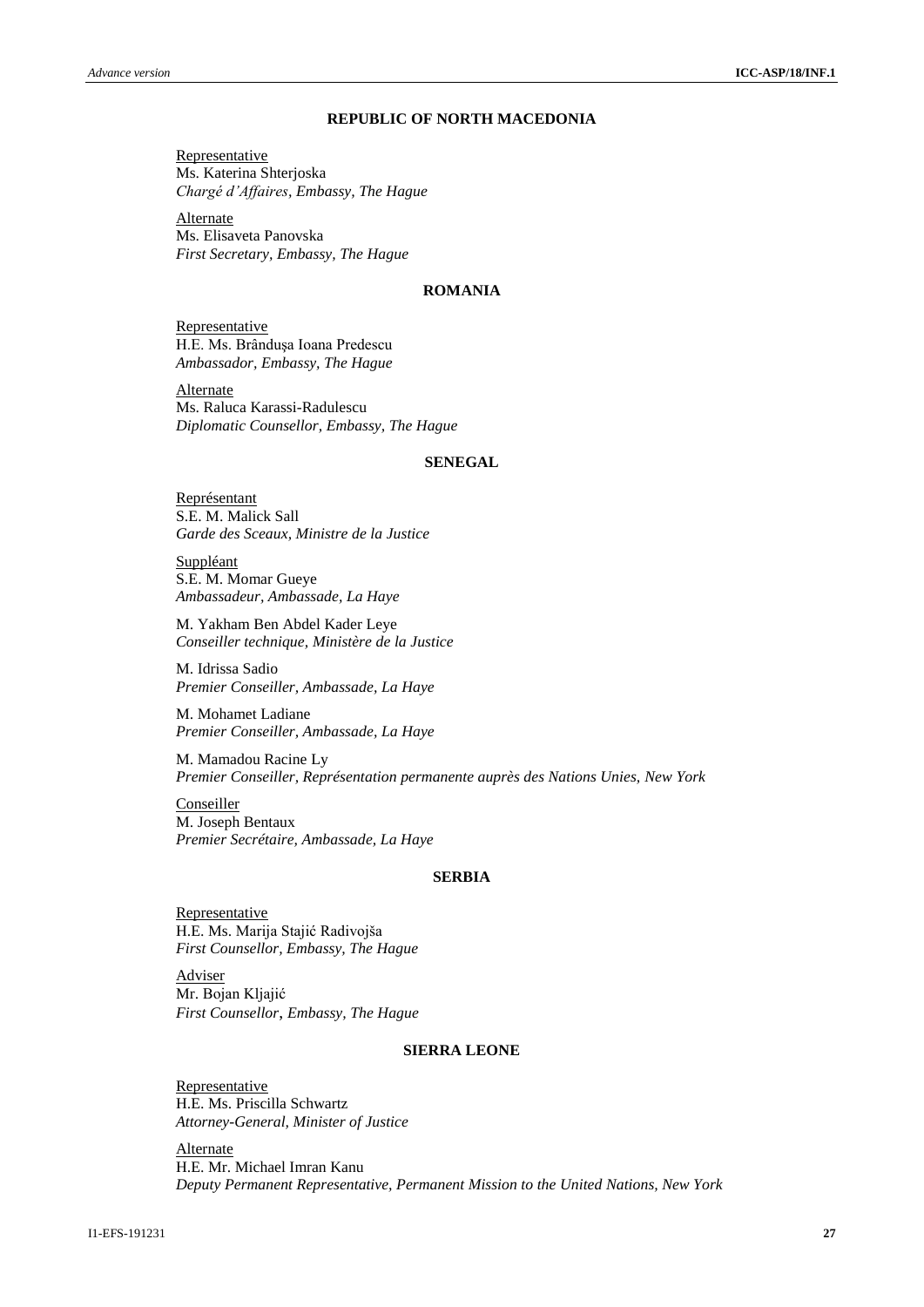Mr. Miatta Samba *Judge, Court of Appeal*

Adviser Mr. Idriss Samaguty Tejan *Expert, Permanent Mission to the United Nations, New York*

Ms. Roselynn Finda Senesi *Expert, Permanent Mission to the United Nations, New York*

# **SLOVAKIA**

Representative H.E. Mr. Michal Mlynár *Ambassador, Permanent Representative, Permanent Mission to the United Nations, New York*

**Alternate** Mr. Matúš Košuth *Legal Officer, International Law Department, Ministry of Foreign and European Affairs*

Mr. Peter Nagy *Third Secretary, Permanent Mission to the United Nations, New York*

Adviser Ms. Dana Hulková *Chargé d'Affaires ad interim, Embassy, The Hague*

Ms. Ivana Máthéová *Intern, Embassy, The Hague*

#### **SLOVENIA**

**Representative** H.E. Ms. Sanja Štiglic *Ambassador, Embassy, The Hague*

Alternate Mr. Marko Štucin *First Counsellor, Embassy, The Hague*

Adviser Ms. Jana Kulevska Črepinko *Adviser, Embassy, The Hague*

Ms. Maja Stanišič *Trainee, Embassy, The Hague*

### **SOUTH AFRICA**

Representative H.E. Mr. John Harold Jeffery *Deputy Minister*, *International Relations and Cooperation*

Alternate Ms. Mmaselaelo Olitha Lebelo *Chargée d'Affaires, Embassy, The Hague*

Adviser Ms. Kalayvani Pillay *Deputy Director General, Legislative Drafting, Minister of Justice and Constitutional Development*

Mr. Pieter Andreas Stemmet *Legal Counsellor, Embassy, The Hague*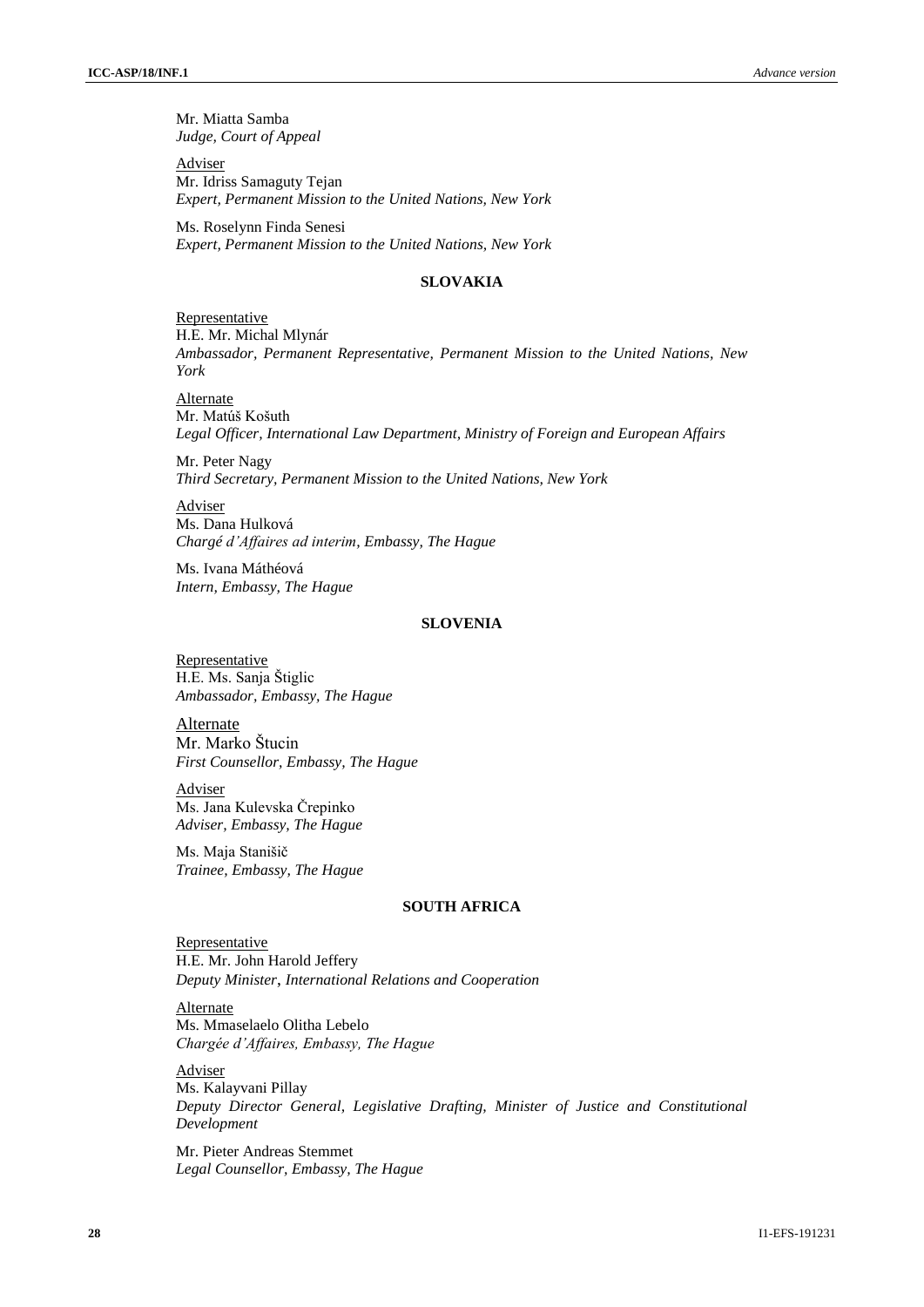Ms. Romi Brammer *State Law Adviser*

#### **SPAIN**

Representante S.E. Sra. María Jesús Alonso Jiménez *Embajadora, Embajada, La Haya*

Suplente Sr. José María de la Torre y Montoro *Ministro Consejero, Embajada, La Haya*

Consejero Sr. Francisco Javier Gassó Matoses *Subdirector General de Naciones Unidas, Ministerio de Asuntos Exteriores, Unión Europea y Cooperación*

Sra. Concepcion Escobar Hernández *Integrante de la Comisión de Derecho Internacional de las Naciones Unidas.*

Sr. Juan Antonio Zapardiel López *Inspector de los Servicios de Economia y Hacienda, Ministerio de Hacienda*

Sra Virginia González Martínez *Secretaria, Embajada, La Haya*

Sr. Carlos Valero Carrasco *Asesor Jurídico de Asesoría Jurídica Internacional, Ministerio de Asuntos Exteriores, Unión Europea y Cooperación*

Sra. Johanna Juffermans *Asistente para Asuntos Jurídicos, Embajada, La Haya*

Sra. Da Antonela Marieta Chis *Asistente para Asuntos Jurídicos, Embajada, La Haya*

Sr. D. Carlos Velez Estévan *Asistente para Asuntos Jurídicos, Embajada, La Haya*

Sra. Da Cristina Santalla González *Asistente para Asuntos Jurídicos, Embajada, La Haya*

# **STATE OF PALESTINE**

Representative H.E. Mr. Riad Malki *Minister of Foreign Affairs and Expatriates*

Alternate H.E. Ms. Rawan Sulaiman *Ambassador, Embassy, The Hague*

H.E. Mr. Ammar Hijazi *Assistant Minister, Multilateral Affairs, Ministry of Foreign Affairs and Expatriates*

Mr. Omar Awadalah *Deputy Assistant Minister for Multilateral Affairs, Ministry of Foreign Affairs and Expatriates*

Ms. Yasmeen Zuaiter *Legal Adviser, Embassy, The Hague*

Mr. Sami Makhalfah *Legal Adviser, Ministry of Foreign Affairs and Expatriates*

Mr. Najeh Al Dahdouh *Adviser, Embassy, The Hague*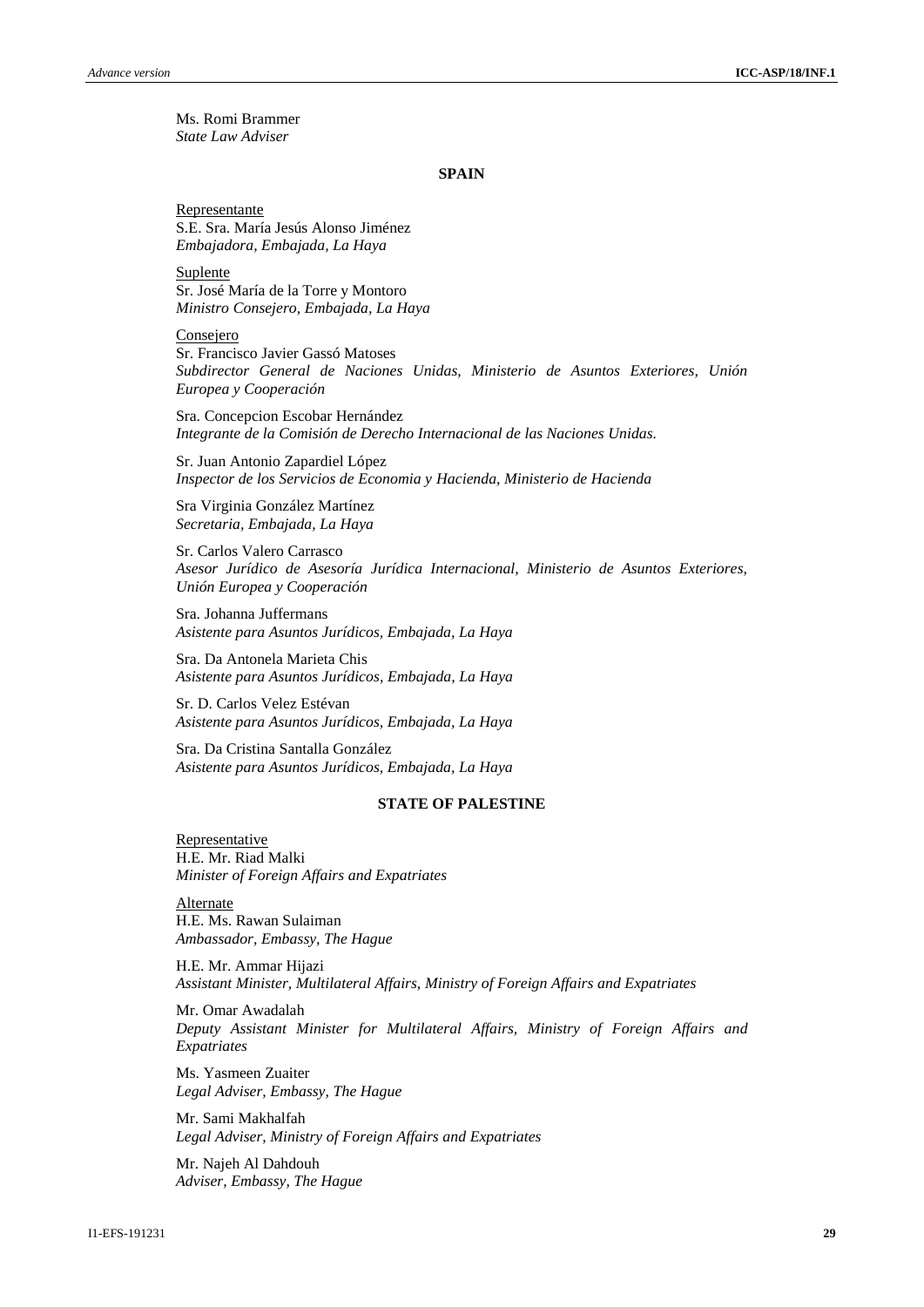#### **SWEDEN**

**Representative** Mr. Carl Magnus Nesser *Director-General, Legal Affairs, Ministry for Foreign Affairs*

**Alternate** H.E. Ms. Annika Markovic *Ambassador, Embassy, The Hague*

Ms. Anna Wrange *Counsellor, Embassy, The Hague*

Ms. Anna Olsson Vrang *Director, Department for International Law, Human Rights and Treaty Law*

Ms. Julia Fielding *Adviser, Ministry for Foreign Affairs*

**Adviser** Mr. Helmer Broberg *Adviser, Legal Affairs*

Ms. Mia Hallén *Deputy Director*, *Department for International Law, Human Rights and Treaty Law*

Mr. Max Runsten *Administrative Assistant*, *Embassy, The Hague*

#### **SWITZERLAND**

Representative S.E. Mme Nathalie Marti *Ambassadeur, Vice-Directrice de la Direction du droit international public, Département fédéral des Affaires étrangères*

Alternate S.E. M. Heinz Walker-Nederkoorn *Ambassadeur, Ambassade, La Haye*

Adviser M. Matteo Fachinotti *Ministre, Ambassade, La Haye*

M. Matthias Lanz *Chef suppléant de section, Direction du droit international public*, *Département fédéral des Affaires étrangères*

M. Vincent Rittener *Premier Secrétaire, Mission permanente auprès de l'Organisation des Nations Unies, New York*

# **TIMOR-LESTE**

Representative H.E. Mr. José da Costa Ximenes *General Prosecutor*

**Alternate** Mr. Matias Soares *Public Prosecutor*

Adviser Ms. Ana Maria Periera Carvalho *General Director, Office of the Public Prosecutor*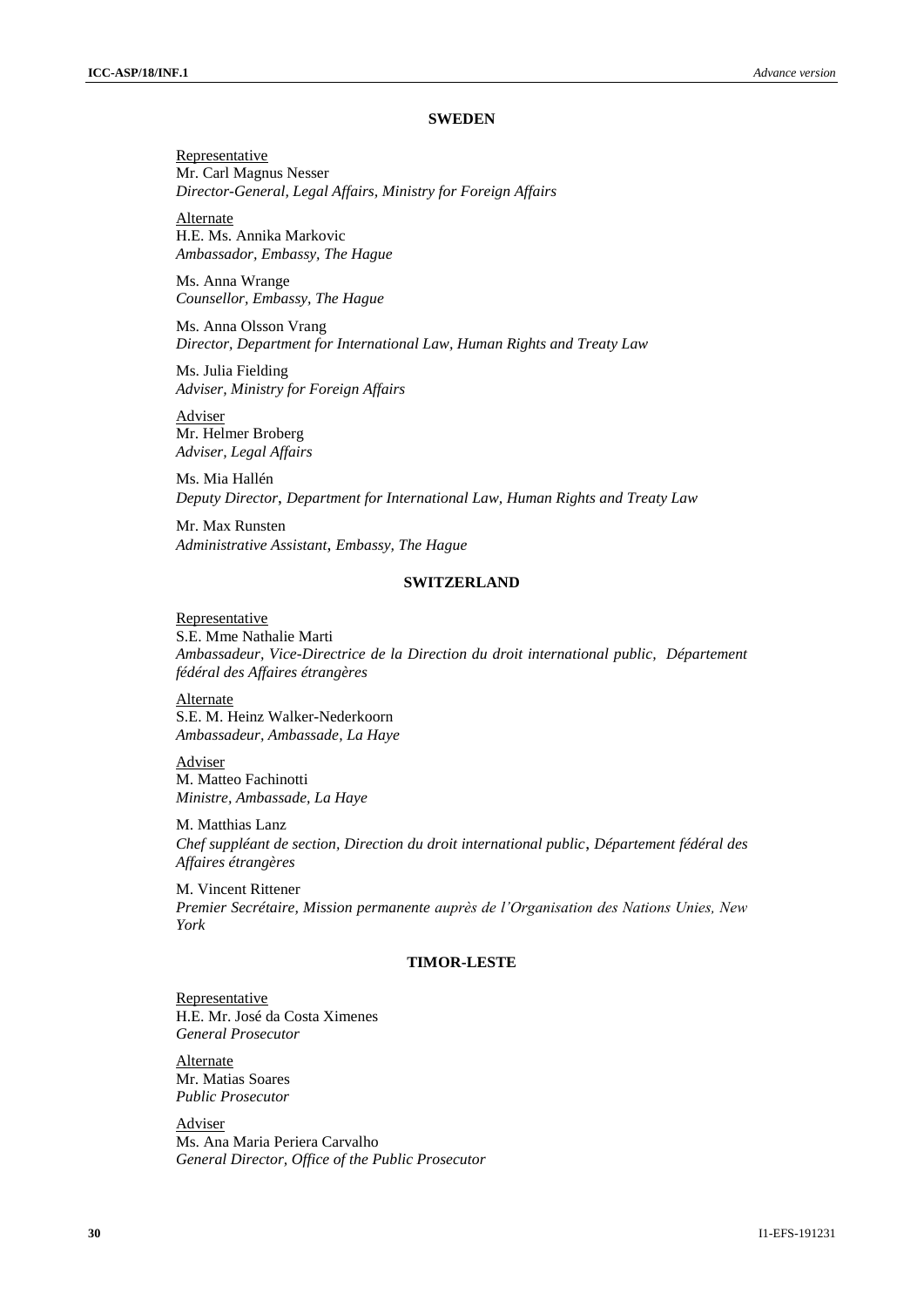Ms. Didina M.A. Coelho da Silva *Junior Legal Officer, Ministry of Foreign Affairs and Cooperation*

Ms. Doreen *Junior Legal Officer, Ministry of Foreign Affairs and Cooperation*

# **TRINIDAD AND TOBAGO**

Representative H.E. Mr. Dennis Moses *Minister of Foreign and CARICOM Affairs*

**Alternate** Ms. Claire de Bourg-Exeter *Second Secretary, Embassy, Brussels*

# **TUNISIA**

Représentant S.E. M. Elyes Ghariani *Ambassadeur, Ambassade, La Haye*

**Suppléant** Mme Salma Nanous *Conseillère juridique, Ambassade, La Haye*

Mme Faten Bahri *Conseillère juridique, Ambassade, La Haye*

# **UGANDA**

Representative H.E. Mr. Mwesigwa Rukutana *Deputy Attorney General, Minister of State for Justice*

**Alternate** 

H.E. Ms. Mirjam Blaak *Ambassador, Permanent Representative to the European Union, Embassy, Belgium*

H.E. Mr. Duncan Muhumuza Laki *Ambassador, Permanent Mission to the United Nations, New York*

Adviser

Ms. Harriet Nalukwago Ssali *Registrar, International Crimes Division, High Court, Kampala*

Mr. John Bosco Rujagaata Suuza *Acting Commissioner Contracts and Negotiations, Ministry of Justice and Constitutional Affairs*

# **UNITED KINGDOM OF GREAT BRITAIN AND NORTHERN IRELAND**

**Representative** 

H.E. Mr. Ahmad of Wimbledon *Minister of State, Foreign and Commonwealth Office, Prime Minister's Special Representative on Preventing Sexual Violence in Conflict*

Alternate Mr. Andrew Murdoch *Legal Directorate, Foreign and Commonwealth Office, London*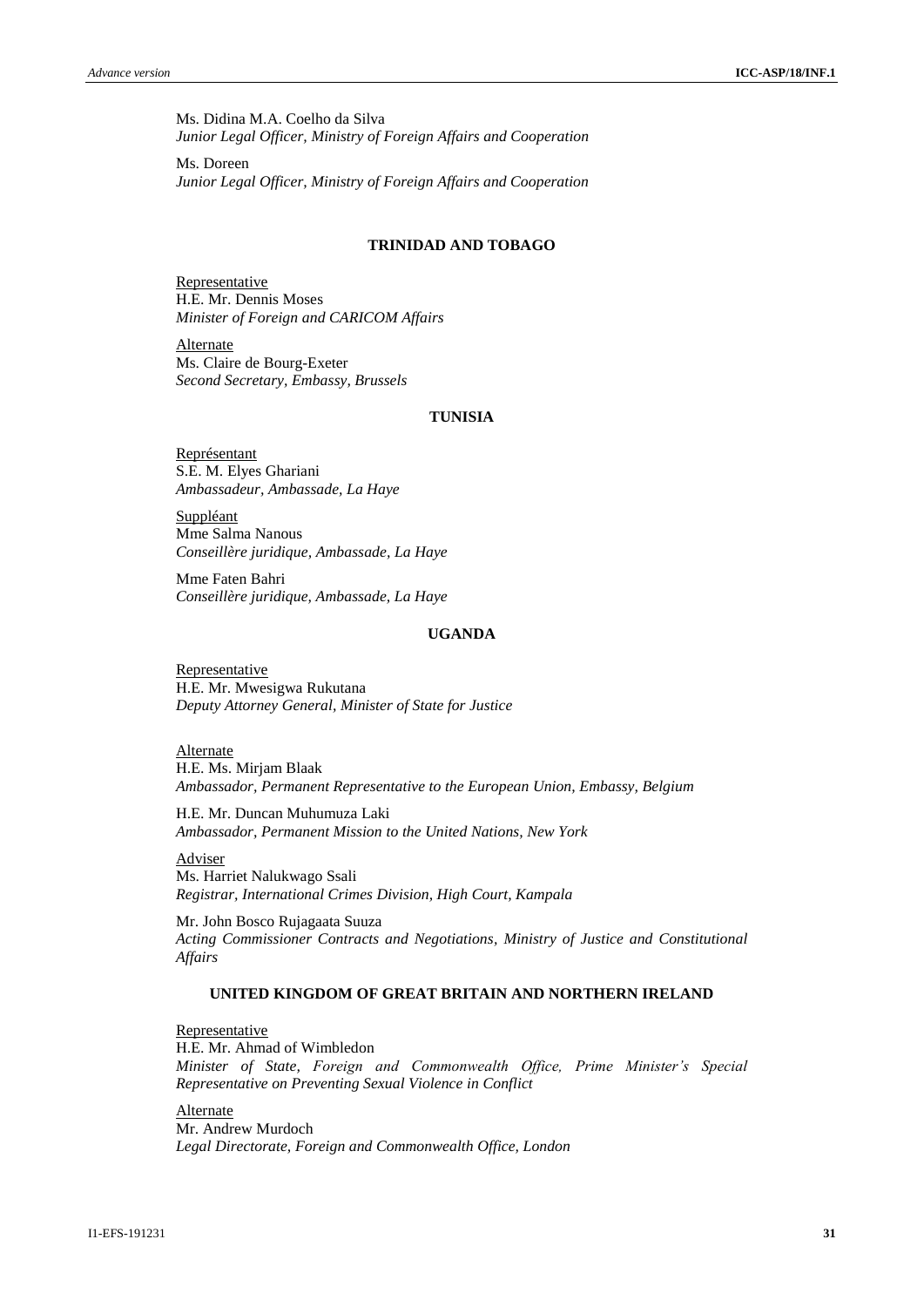Mr. Iain MacLeod *Legal Adviser, Foreign and Commonwealth Office, London*

H.E. Mr. Peter Wilson *Ambassador, Embassy, The Hague*

Adviser Ms. Susan Dickson *Legal Adviser, Permanent Mission to the United Nations, New York*

Mr. Colin McIntyre *Legal Adviser, International Law Team, Embassy, The Hague*

Ms. Nathalie Berry *Policy Adviser, International Law Team, Embassy, The Hague*

Ms. Nikita Bakharda *Support Officer, International Law Team, Embassy, The Hague*

Mr. Ben Brzezicki *Assistant Legal Adviser, Foreign and Commonwealth Office, London*

Mr. Matthew Deith *Adviser, Security and Justice, Foreign and Commonwealth Office, London*

Mr. Simon Smith *Director, War Crimes, Security and Justice, Foreign and Commonwealth Office, London*

Ms. Jessica Skedd *Policy Officer, Security and Justice, Foreign and Commonwealth Office, London*

# **UNITED REPUBLIC OF TANZANIA**

Representative H.E. Ms. Irene F. M. Kasyanju *Ambassador, Embassy, The Hague*

**Alternate** Mr. Gift Joseph Kweka *Director, Coordiantion and Advisery Services Department*

Adviser Ms. Naomi M. Zegezege *Counsellor, Embassy, The Hague*

Mr. Philbert Bachokemu Peter *State Attorney, Ministry of Foreign Affairs and East African Cooperation*

# **URUGUAY**

Representante S.E. Sra. Laura Dupuy *Embajadora, Embajada, La Haya*

Suplente Sr. Carlos Mata Prates *Director de Asuntos de Derecho Internacional, Ministerio de Relaciones Exteriores*

Consejero Sra. Anahí Aguirre *Secunda Secretaria, Embajada, La Haya*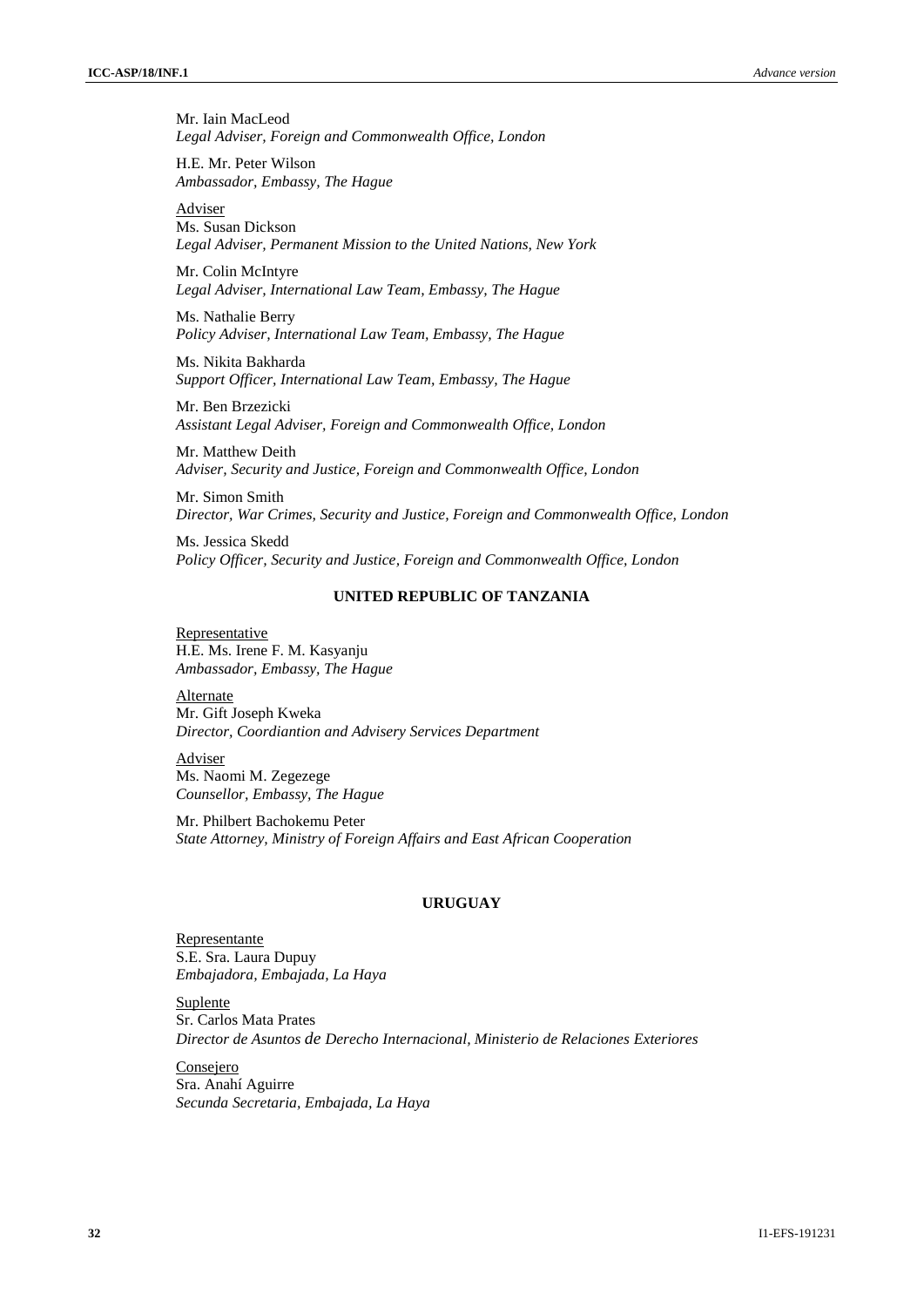#### **VANUATU**

**Representative** H.E. Mr. John H. Licht *Ambassador, Embassy, Brussels*

**Alternate** Mr. Arnold Kiel Loughman *Attorney General, Ministry of Foreign Affairs*

**Adviser** Ms. Margaretha Wewerinke-Singh *Legal Adviser, Ministry of Foreign Affairs*

Ms. Elisabeth van Vliet *Honorary Consul, Ministry of Foreign Affairs*

# **VENEZUELA (BOLIVARIAN REPUBLIC OF)**

Representante S.E. Sra. Haifa Aissami Madah *Embajadora, Misión Permanente, La Haya*

**Suplente** S.E. Sr. José Ángel Bucarello Guzmán *Embajador Alterno, Misión Permanente, La Haya*

Consejero Sr. Antonio José Morillo Perdomo *Consejero, Misión Permanente, La Haya*

Sra. María Arelis Valero Pérez *Primera Secretaria, Misión Permanente, La Haya*

Sra. Alejandra Cecilia Landaeta González *Agregada, Misión Permanente, La Haya*

# **ZAMBIA**

Representative H.E. Mr. Given Lubinda *Minister of Justice*

**Alternate** H.E. Ms. Esther Munalula Nkandu *Permanente Representative, Embassy, Brussels*

Adviser Ms. Bertha M. Chileshe *Counsellor, Embassy, Brussels*

Ms. Mutinta Stella Mushabati-Pensulo *Acting Principal Counsel, Embassy, Brussels*

Mr. Eddie Kwesa *State Advocate, Ministry of Justice*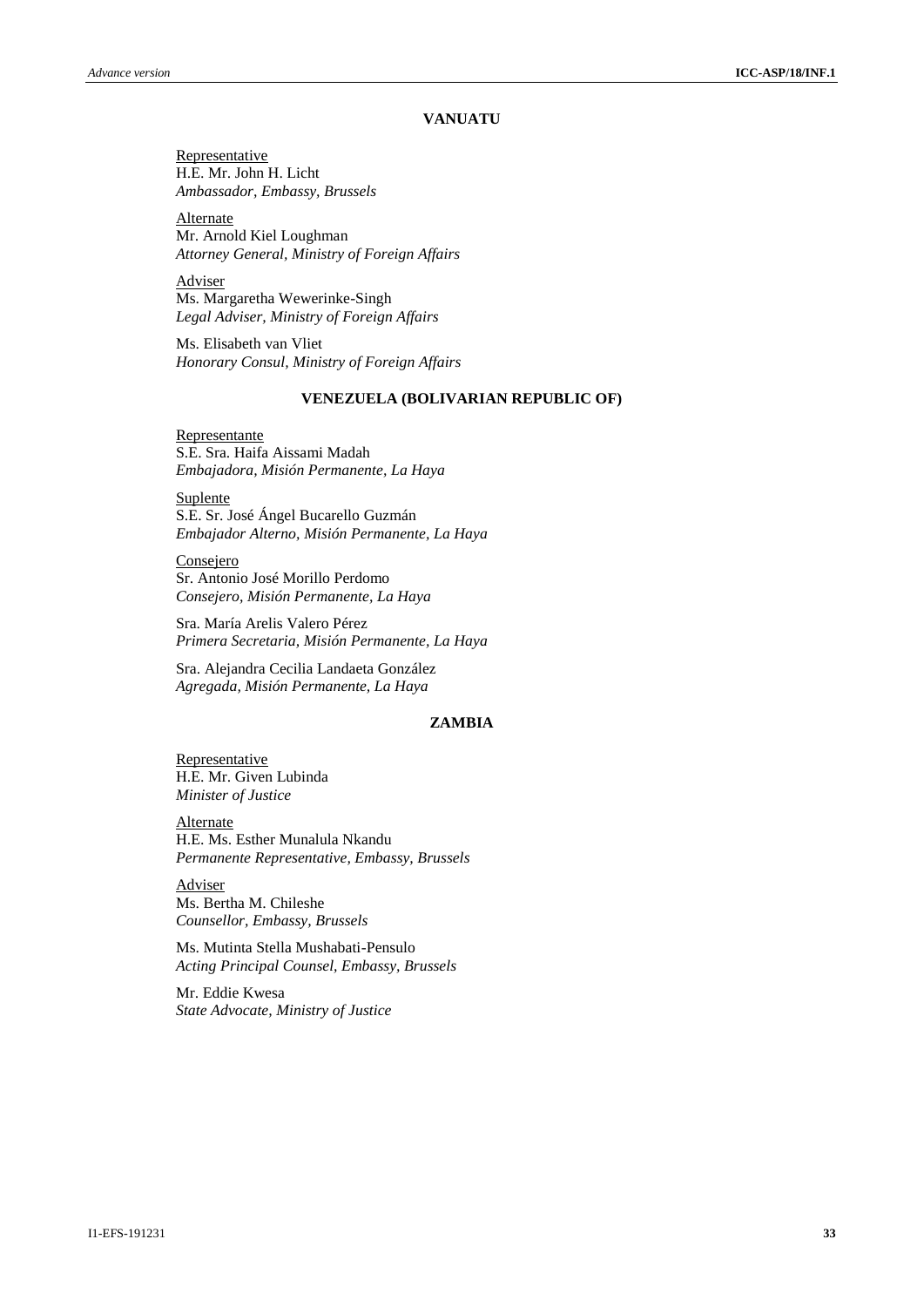# **II. Observer States / États observateurs / Estados observadores**

# **CAMEROON**

Représentant Mme Halima Fonda Haga *Première Conseillère, Ambassade, La Haye*

Suppléant M. Martin Chin Mome *Deuxième Conseiller, Ambassade, La Haye*

# **CHINA**

**Representative** Mr. Hu Bin *Deputy Director-General, Department of Treaty and Law, Ministry of Foreign Affairs*

**Alternate** Mr. He Liang *Deputy Director, Department of Treaty and Law, Ministry of Foreign Affairs*

Adviser Mr. Li Jiuye *Attaché, Department of Treaty and Law, Ministry of Foreign Affairs*

Mr. Sun Guoshun *Counsellor, Embassy, The Hague*

Ms. Zhao Lei *First Secretary, Embassy, The Hague*

# **CUBA**

Representante S.E. Sra. Soraya Álvarez Núñez *Embajadora, Embajada, La Haya*

**Suplente** Sra. Yadira Ledesma Hernández *Consejera, Embajada, La Haya*

#### **EGYPT**

**Representative** H.E. Mr. Amgad Abdel Ghaffar *Ambassador, Embassy, The Hague*

Alternate Mr. Ihab Soliman *Counsellor, The Hague*

Adviser Mr. Hazem Fawzy *Counsellor, The Hague*

# **HOLY SEE**

Representative H.E. Mr. Aldo Cavalli *Apostolic Nuncio, The Hague*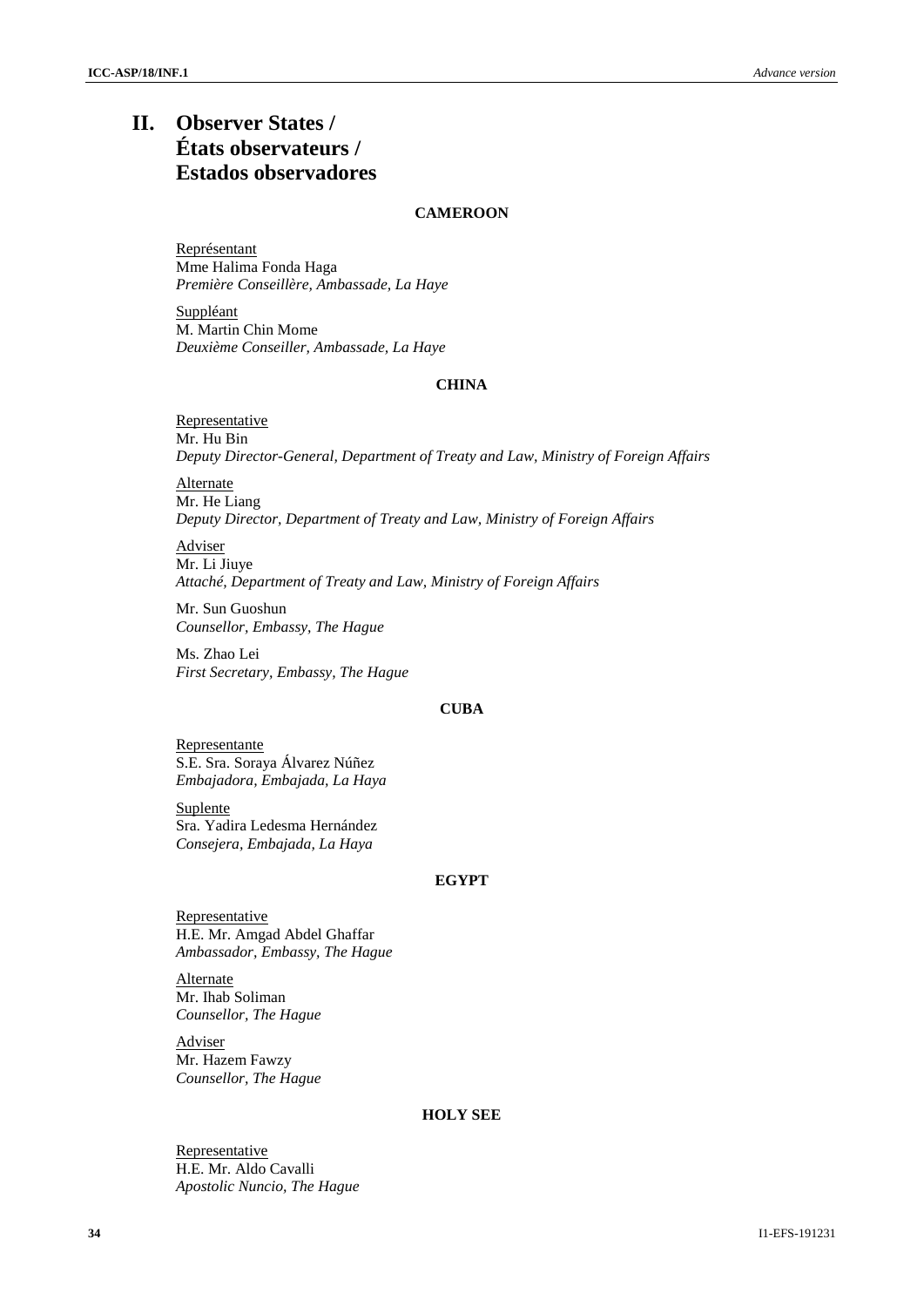**Alternate** Mr. Giancarlo Dellagiovanna *Chargé d'Affaires, The Hague*

Adviser Mr. René Marinus André Guldenmund *Legal Researcher, The Hague*

#### **INDIA**

Representative Mr. Luther Rangreji *Legal Counsellor, Embassy, The Hague*

#### **IRAN (ISLAMIC REPUBLIC OF)**

**Representative** H.E. Mr. Alireza Kazemi Abadi *Ambassador, Embassy, The Hague*

Alternate Mr. Reza Pourmand Tehrani *Minister, Embassy, The Hague*

Mr. Seyed Kamal Mirkhalaf *Minister, Embassy, The Hague*

#### **ISRAEL**

**Representative** H.E. Mr. Naor Gilon *Ambassador, Embassy, The Hague*

**Alternate** Ms. Avigail Frisch Ben Avraham *Deputy Director, International Law Department, Ministry of Foreign Affairs*

Mr. Roee Ariav Paraira *Legal Counsel, Ministry of Justice*

Ms. Hila Zur *Legal Counsel, Ministry of Justice*

Mr. Shahar Berger *Legal Counsel, International Law Department, Ministry of Foreign Affairs*

# **KUWAIT**

**Representative** H.E. Mr. Abdul Rahman Hamood Al-Otaibi *Ambasssador, Embassy, The Hague*

**Alternate** Ms. Fajer Alsedairawi *Counsellor, Embassy, The Hague*

Mr. Hamad Alobaidi *Counsellor, Embassy, The Hague*

# **MALAYSIA**

**Representative** Mr. Mohd Norhisyam Mohd Yusof *Minister-Counsellor*, *Chargé d'Affaires ad interim, Embassy, The Hague*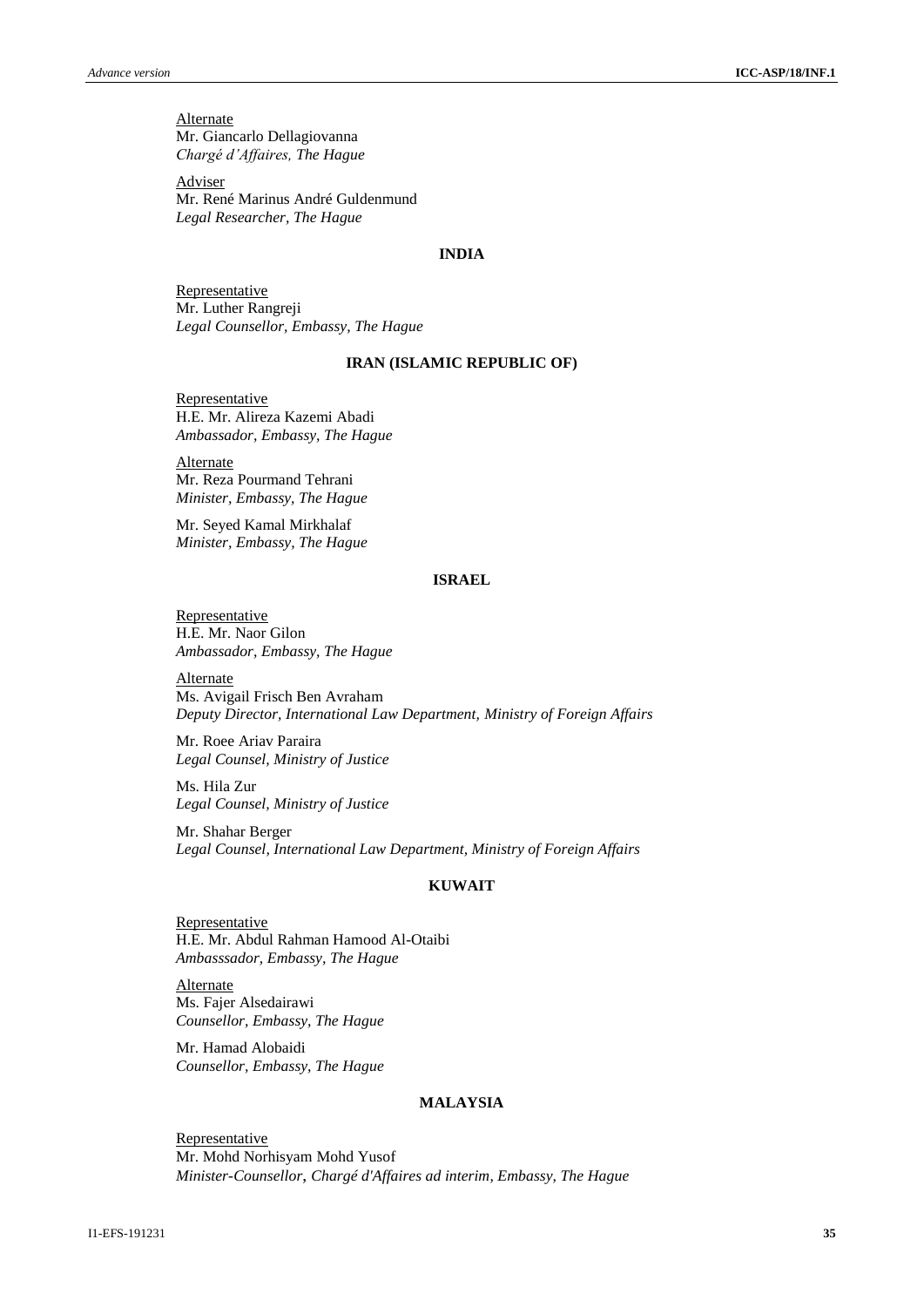**Alternate** Ms. Fadhilah Halimatus Shifa Kusumaningrum *First Secretary, Embassy, The Hague*

#### **MOROCCO**

Représentant S.E. M. Abdelouahab Bellouki *Ambassadeur, Ambassade, La Haye*

Suppléant M. Rachid Seghrouchni *Ministre-Conseiller, Ambassade, La Haye*

Conseiller M. Mohammed Benjaber *Ministre-Conseiller, Ambassade, La Haye*

# **QATAR**

Representative H.E. Mr. Ibrahim Saleh Alnesf *President, Court of Appeal*

**Alternate** Mr. Salem Shaheen Al-Kuwari *President, Court of First Instant*

Mr. Omar Gamin Mohamed *Director, International Cooperation Unit, Chief Justice Office*

# **THAILAND**

**Representative** H.E. Ms. Tanyarat Mungkalarungsi *Minister Counsellor, Embassy, The Hague*

**Alternate** Ms. Anisong Soralump *Counsellor, Embassy, The Hague*

# **TURKEY**

Representative Mr. Yetkin Ergün *Counsellor, Embassy, The Hague*

#### **UKRAINE**

**Representative** H.E. Mr. Gyunduz Mamedov *Deputy Prosecutor*

**Alternate** Mr. Andrii Bagrov *Chief of International cooperation Department, State Bureau of Investigation*

Mr. Artem Buhaiets *Chief of Third Tre-trial Investigation Department, State Bureau of Investigation*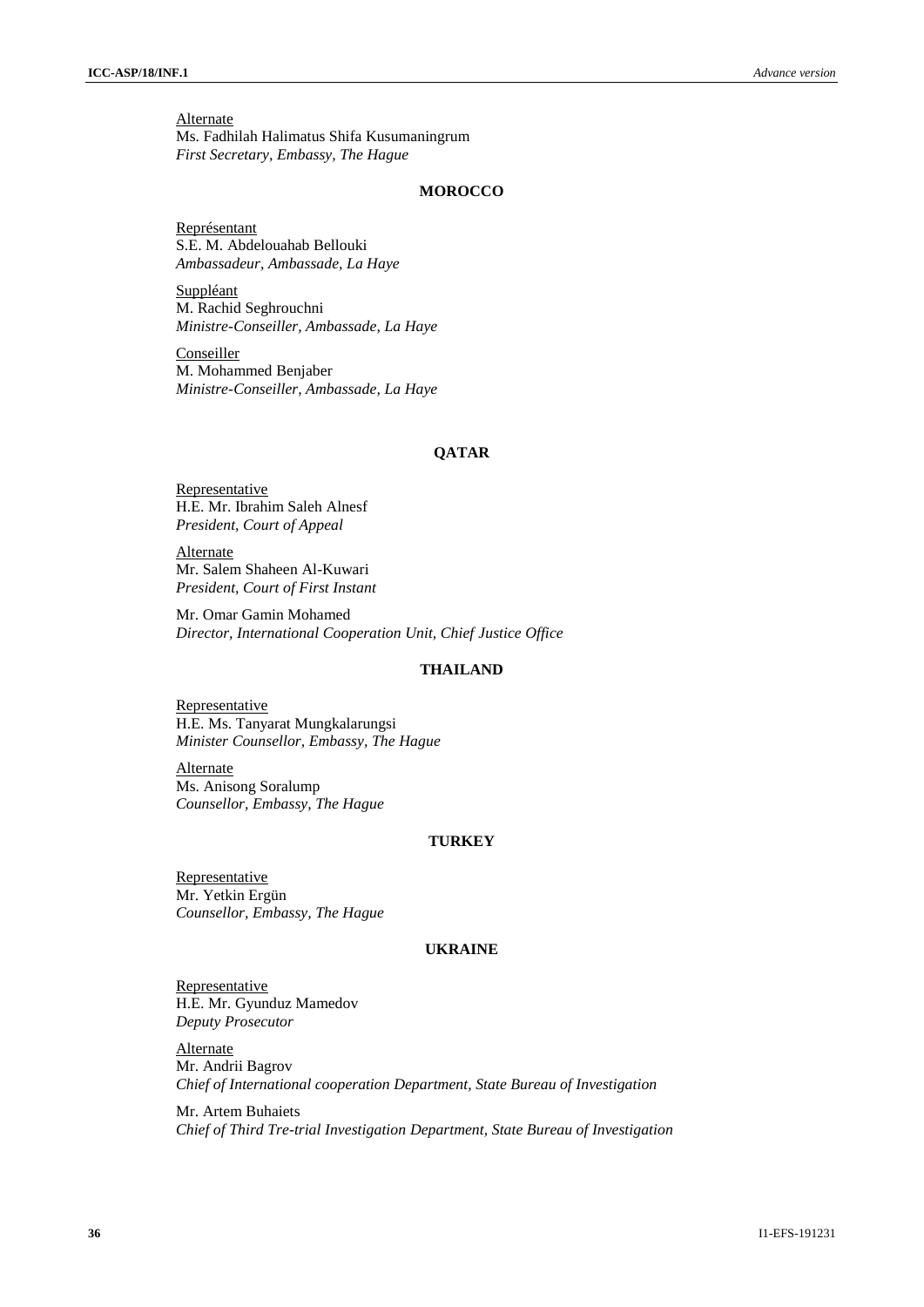Adviser Ms. Viktoriia Kovalchak *Head of the Division, International Cooperation*, *Prosecutor's Office*

### **UNITED ARAB EMIRATES**

**Representative** H.E. Ms. Hissa Abdulla Alotaiba *Ambassador, Embassy, The Hague*

Alternate Mr. Eisa Alhammadi *Adviser*

Mr. Mohamed Alowais *Adviser*

#### **UNITED STATES**

Representative Mr. Paul Dean *Legal Counselor, Embassy, The Hague*

Alternate Ms. Lara Berlin *Deputy Legal Counselor, Embassy, The Hague*

**Adviser** Mr. Gregory Maly *Political-Legal Officer*

# **VIET NAM**

**Representative** H.E. Ms. Thi Hoa Ngo *Ambassador, Embassy, The Hague*

Alternate Mr. Anh Tuan Tu *First Secretary, Embassy, The Hague*

# **III. States invited to be present during the work of the Assembly / Les États invités à se faire représenter aux travaux de l'Assemblée / Estados invitados a estar presentes durante los trabajos de la Asamblea**

### **TUVALU**

Representative H.E. Ms. Losaline Teo *Crown Counsel*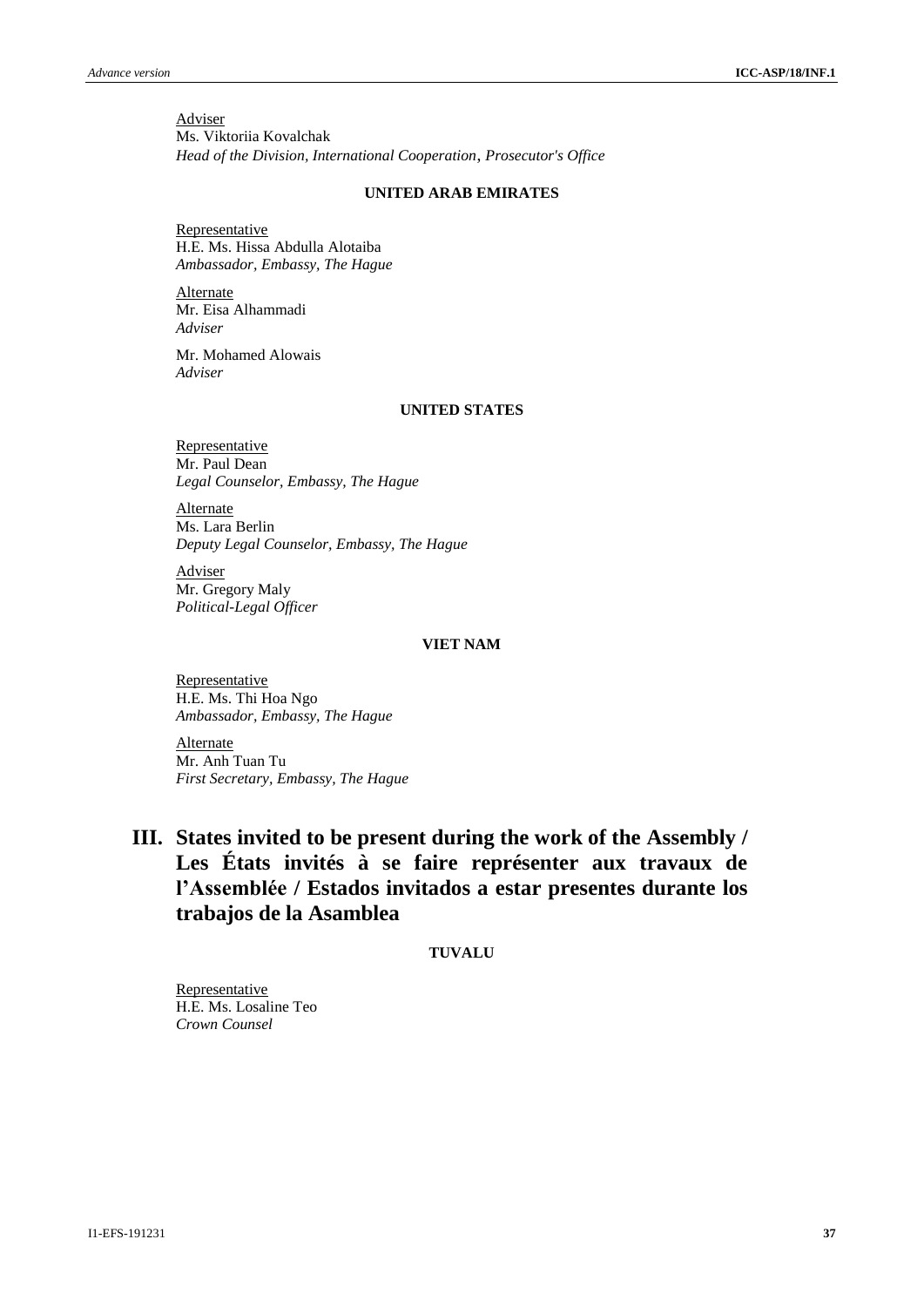# **IV. Entities, intergovernmental organizations and other entities / Entités, organisations intergouvernementales et autres entités / Entidades, Organizaciones intergubernamentales y otras entidades**

#### **African Union Commission**

H.E. Ms. Namira Negm *Legal Counsel*

Ms. Lami Omale *Associate Legal Expert*

Ms. Meseret Fassil Assefa *Legal Assistant*

# **Council of Europe**

Ms. Carolina Lasén Diaz *Legal Adviser, Public International Law Division, Directorate of Legal Advice and Public International Law*

#### **European Commission**

Ms. Roberta Dariol *European External Action Service, Human Rights Division, Brussels*

#### **European Union's Judicial Cooperation Unit – EUROJUST**

Mr. Gerhard Jarosch *National Member for Austria, contact point for the International Criminal Court*

#### **General Secretariat of the Cooperation Council for Arab States of the Gulf**

H.E. Mr. Hamad bin Rashid Al-Marri *Assistant Secretary-General*, *Legislative and Legal Affairs*

Mr. Mudhi M Al-Ardi *Counsellor for the Assistant Secretary-General, Legislative and Legal Affairs*

Mr. Abdulwahab A. Alenezi *Director, Legal Department, Legislative and Legal Affairs*

#### **Genocide Network Secretariat**

Mr. Matevz Pezdirc Ms. Thea Warmerdam Ms. Victoria Venczel Ms. Nikos Barbakos Mr. Christian Ritscher

# **International Committee of the Red Cross**

Mr. Benjamin Charlier *Legal Adviser, Advisery Services*

Mr. Alessandro Amoroso *Legal Adviser*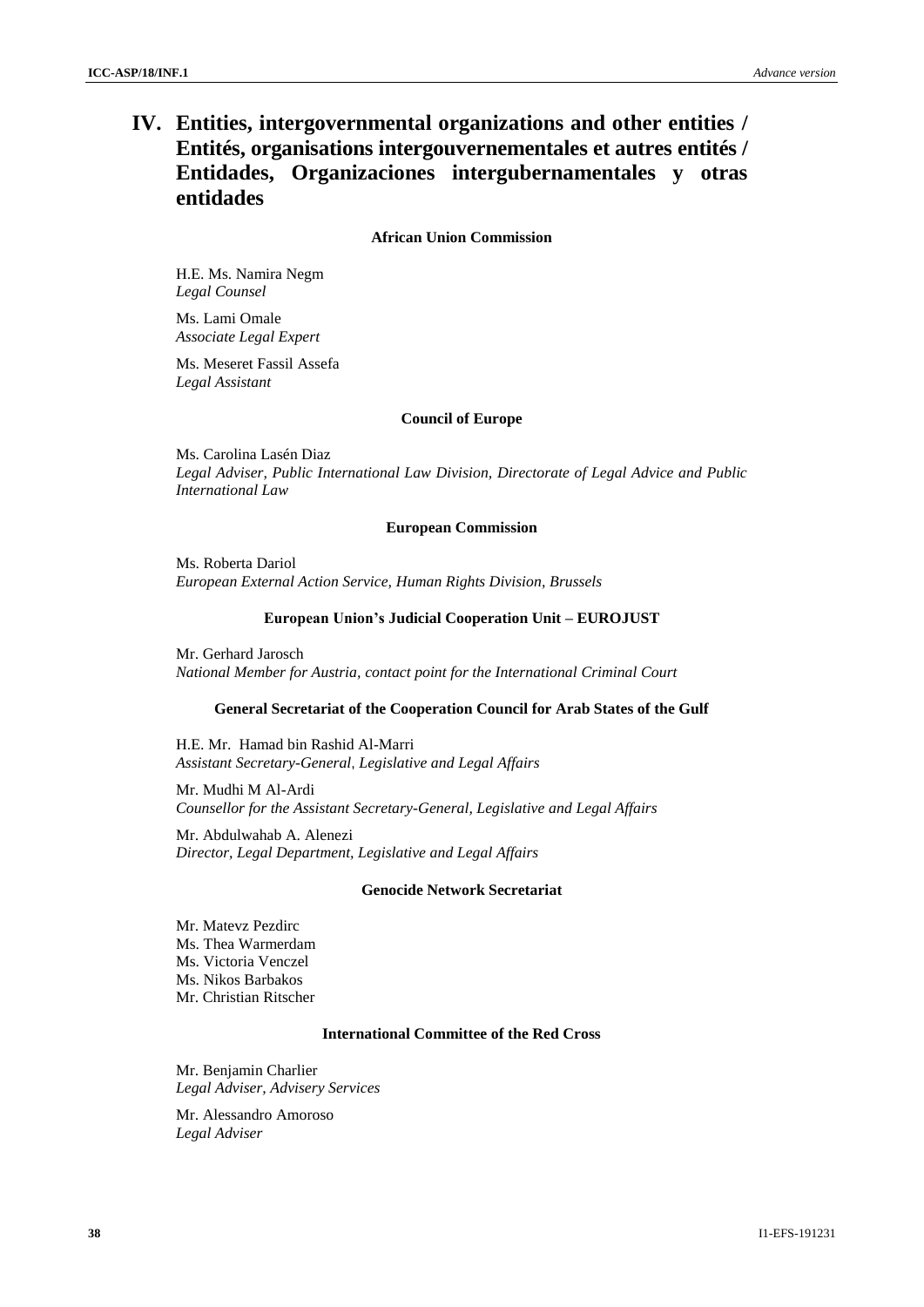#### **International Development Law Organization**

Mr. Arthur van Buitenen *Policy Adviser*

Ms. Mette Jacobsgaard *Head of program development*

Ms. Francesca Rappocciolo *Program development Adviser*

#### **International Humanitarian Fact-Finding Commission**

Mr. Justinas Žilinskas *Member*

#### **International Organization de la Francophonie**

M. Michel Carrié *Coordonnateur des programmes « Droit et justice et médias et liberté de la presse ».*

#### **International Residual Mechanism for Criminal Tribunals**

H.E. Mr. Carmel Agius *Judge, President*

Ms. Ana Cristina Rodriguez Pineda *Chef de Cabinet, Legal Adviser*

Ms. Amanda Molesworth *Deputy Chef de Cabinet*

Mr. Serge Brammertz *Prosecutor*

Ms. Barbara Goy *Senior Appeals Counsel*

Ms. Laurel Baig *Senior Appeals Counsel*

#### **Islamic Development Bank**

Mr. Boubaker Tayeb *Manager, Compliance Section*

#### **Office of the United Nations High Commissioner for Human Rights**

Mr. Paul Oertly *Senior Legal Policy Adviser*

#### **Regional Centre on Small ArMs.& Light Weapons**

Mr. Badreldin Elamin Abdelgadir *Executive Secretary*

#### **Residual Special Court for Sierra Leone**

Ms. Binta Mansaray *Registrar*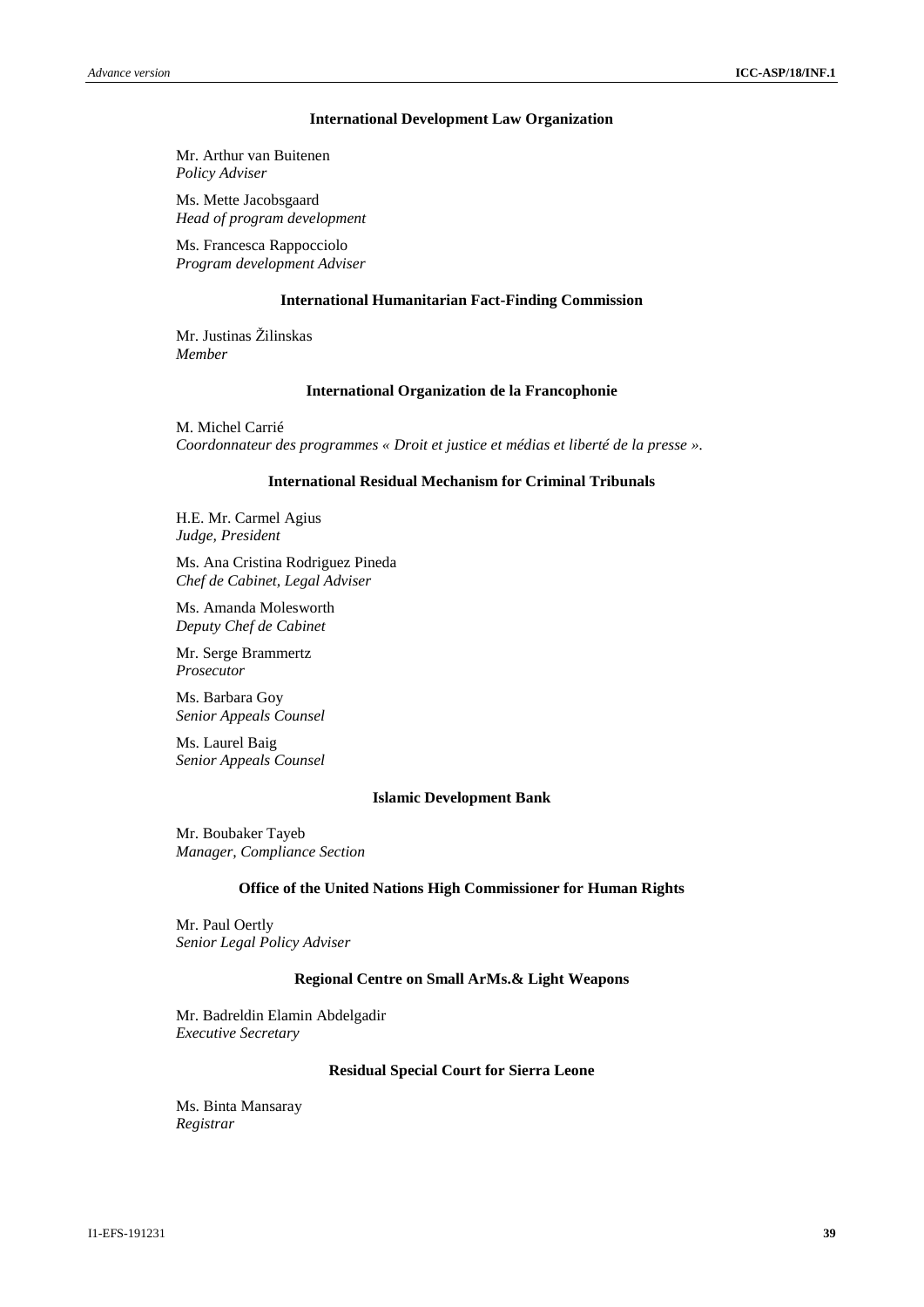#### **Southern African Development Community**

Ms. Nthabiseng Liphapang *Senior Legal Counsel*

#### **Sovereign Order of Malta**

H.E. Mr. Yves Gazzo *Ambassador, Permanent Mission to the European Union*

Ms.Frida Philippot *Assistant*

#### **Special Tribunal for Lebanon**

Mr. Norman Farrell *Prosecutor, The Hague*

Ms. Nathalie Zarrour *Senior Adviser, Office of the Registrar*

Ms.Yaiza Alvarez Reyes *Special Assistant, Office of the Registrar*

Mr. Sunil Pal *Chief of Victims' Participation Unit*

Ms. Sandra Sayouni *Legal Officer, Victims' Participation Unit*

Ms. Heloise Dumont *Legal Officer, Victims' Participation Unit*

Ms. Frederique Kuentz *Associate Administrative Officer, Victims' Participation Unit*

Ms. Janvier Ouko *Administrative Assistant, Victims' Participation Unit*

# **V. Non-governmental organizations and others / Organisations non gouvernementales et autres / Organizaciones no gubernamentales y otras**

Al-Haq

American University Washington College of Law Amnesty International

Center for International Human Rights

Coalition for the International Criminal Court

Commission Nationale des Droits de l'Homme de la République Démocratique du Congo

Human Rights Watch

International Bar Association

International Commission of Jurists

International Federation for Human Rights

Justice Rapid Response

No Peace Without Justice